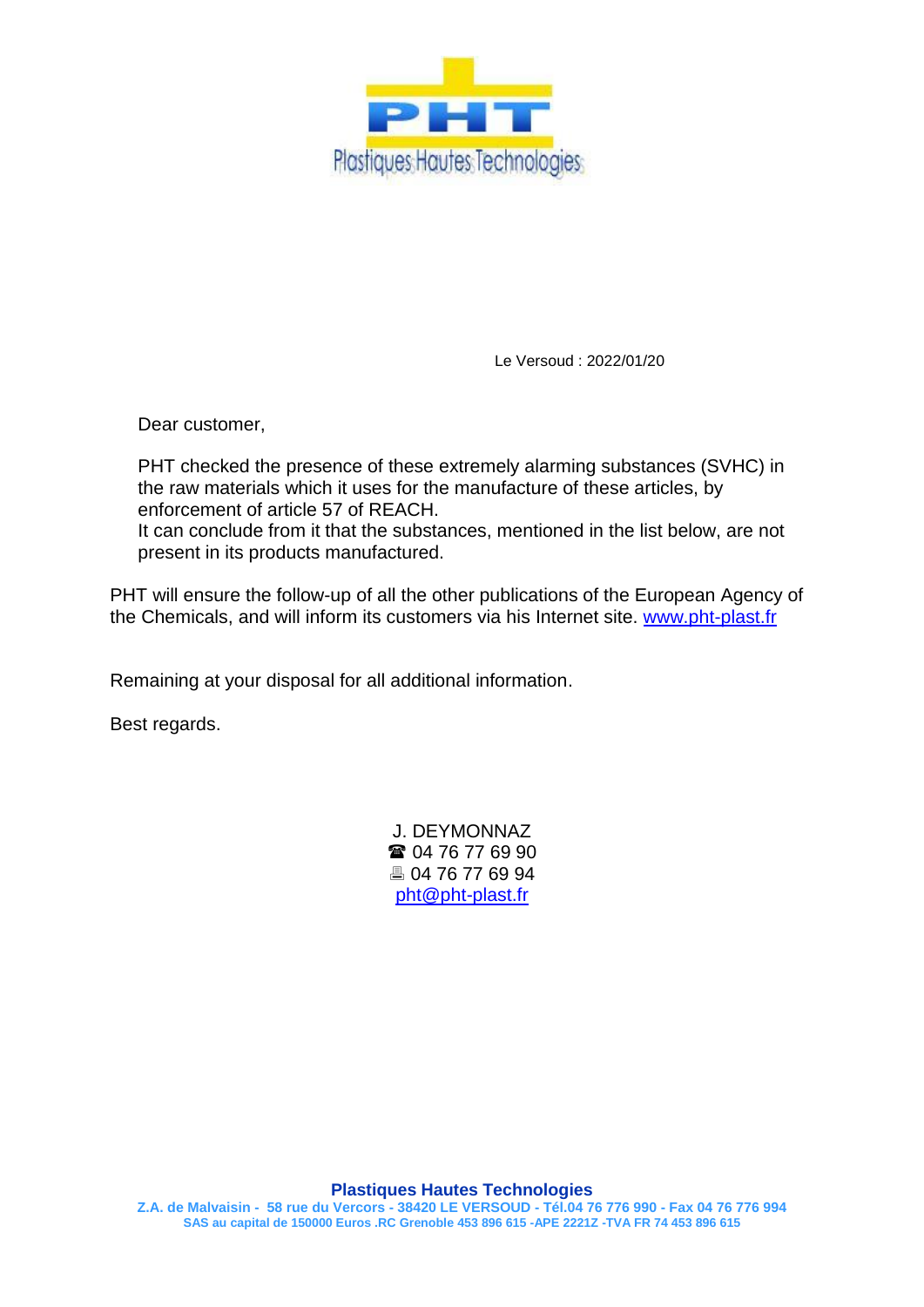

# **REACH DECLARATION**

# extremely alarming substances (SVHC) of article 57 of REACH At the date of: 2022-01-17

| <b>Name</b>                                                                                                                                                                                                                                                                                                                                                                                                                                                                                                                                                                                                                                                                                                                                                                                       | EC no.    | CAS no.             | Date of<br><b>inclusion</b> | Intrinsic property(ies) referred to<br>in Article 57                 | <b>Decision</b>     |
|---------------------------------------------------------------------------------------------------------------------------------------------------------------------------------------------------------------------------------------------------------------------------------------------------------------------------------------------------------------------------------------------------------------------------------------------------------------------------------------------------------------------------------------------------------------------------------------------------------------------------------------------------------------------------------------------------------------------------------------------------------------------------------------------------|-----------|---------------------|-----------------------------|----------------------------------------------------------------------|---------------------|
| <u>tris(2-</u><br>methoxyethoxy) vinyls<br><b>ilane</b>                                                                                                                                                                                                                                                                                                                                                                                                                                                                                                                                                                                                                                                                                                                                           | 213-934-0 | 1067-53-4           | 17/01/2022                  | Toxic for reproduction (Article<br>57c)                              | D(2021)1<br>0043-DC |
| <u>S-</u><br>(tricyclo(5.2.1.0'2,6)d<br>eca-3-en-8(or 9)-yl O-<br>(isopropyl or isobutyl<br>or 2-ethylhexyl) O-<br>(isopropyl or isobutyl<br>or 2-ethylhexyl)<br>phosphorodithioate<br>X4261                                                                                                                                                                                                                                                                                                                                                                                                                                                                                                                                                                                                      | 401-850-9 | 255881-<br>$94 - 8$ | 17/01/2022                  | PBT (Article 57d)                                                    | D(2021)1<br>0043-DC |
| 6,6'-di-tert-butyl-2,2'-<br>methylenedi-p-cresol                                                                                                                                                                                                                                                                                                                                                                                                                                                                                                                                                                                                                                                                                                                                                  | 204-327-1 | $119 - 47 - 1$      | 17/01/2022                  | Toxic for reproduction (Article<br>57c)                              |                     |
| $(\pm)$ -1,7,7-trimethyl-3-<br>$\Gamma$ (4-<br>methylphenyl) methyle<br>ne]bicyclo[2.2.1]hept<br>an-2-one covering any<br>of the individual<br>isomers and/or<br>combinations thereof<br>$(4-MBC)$<br>(3E)-1,7,7-trimethyl-3-<br>(4–<br>methylbenzylidene) bicycl<br><b>of 2.2.1 lheptan-2-one EC</b><br>No.: -   CAS No.: 1782069-<br>$81 - 1$<br>$(1R, 3E, 4S) - 1, 7, 7 -$<br>trimethyl-3-(4-<br>methylbenzylidene)bicycl<br>ol2.2.11heptan-2-one EC<br>No.: -   CAS No.: 95342-41-9<br>$(1S, 3Z, 4R) - 1, 7, 7 -$<br>trimethyl-3-(4-<br>methylbenzylidene)bicycl<br><b>of 2.2.1 lheptan-2-one EC</b><br>No.: -   CAS No.: 852541-25-<br>$(\pm)$ -1,7,7-trimethyl-3-<br>$[(4-$<br>methylphenyl) methylene<br>lbicyclo[2.2.1]heptan-2-<br><b>one</b> EC No.: 253-242-6   CAS<br>No.: 36861-47-9 |           |                     | 17/01/2022                  | Endocrine disrupting<br>properties (Article 57(f) -<br>human health) | D(2021)1<br>0043-DC |

# **Plastiques Hautes Technologies**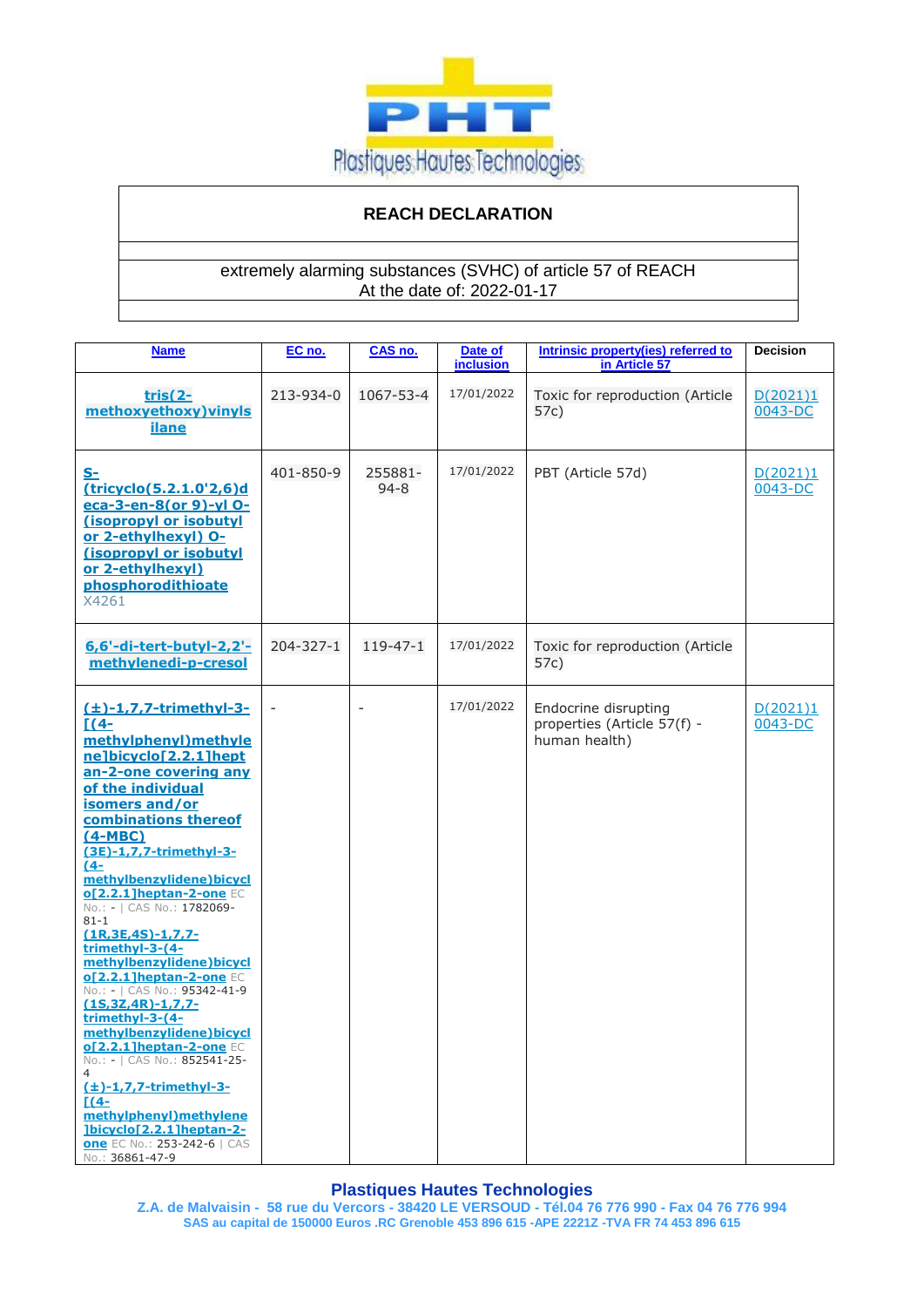

| $(1R, 4S) - 1, 7, 7$ -trimethyl-<br>$3-(4-$<br>methylbenzylidene)bicycl<br>o[2.2.1]heptan-2-one EC<br>No.: -   CAS No.: 741687-98-<br>9<br>$(1S, 3E, 4R) - 1, 7, 7 -$<br>trimethyl-3-(4-<br>methylbenzylidene)bicycl<br>of 2.2.1 lheptan-2-one EC<br>No.: -   CAS No.: 852541-30-<br>$\mathbf{1}$<br>$(1R, 3Z, 4S) - 1, 7, 7 -$<br>trimethyl-3-(4-<br>methylbenzylidene)bicycl<br>o[2.2.1]heptan-2-one EC<br>No.: -   CAS No.: 852541-21-<br>0 |        |            |                                                                                                                                                                               |                      |
|------------------------------------------------------------------------------------------------------------------------------------------------------------------------------------------------------------------------------------------------------------------------------------------------------------------------------------------------------------------------------------------------------------------------------------------------|--------|------------|-------------------------------------------------------------------------------------------------------------------------------------------------------------------------------|----------------------|
| <b>Phenol, alkylation products</b><br>(mainly in para position)<br>with C12-rich branched alkyl<br>chains from oligomerisation,<br>covering any individual<br>isomers and/ or<br>combinations thereof<br>(PDDP)                                                                                                                                                                                                                                | $\sim$ | 08/07/2021 | Toxic for reproduction (Article 57c)<br>Endocrine disrupting properties<br>(Article 57(f) - environment)<br>Endocrine disrupting properties<br>(Article 57(f) - human health) | D(2021)456<br>$9-DC$ |
| Phenol, 4-dodecyl,<br><b>branched</b> EC No.: -   CAS<br>No.: 210555-94-5<br>4-isododecylphenol EC<br>No.: -   CAS No.: 27459-10-5                                                                                                                                                                                                                                                                                                             |        |            |                                                                                                                                                                               |                      |
| Phenol, 4-isododecyl- EC<br>No.: -   CAS No.: 27147-75-7<br>Phenol, dodecyl-,<br><b>branched</b> EC No.: 310-154-3  <br>CAS No.: 121158-58-5                                                                                                                                                                                                                                                                                                   |        |            |                                                                                                                                                                               |                      |
| <b>Phenol, (tetrapropenyl)</b><br>derivatives EC No.: -   CAS<br>No.: 74499-35-7<br><b>Phenol, tetrapropylene- EC</b><br>No.: -   CAS No.: 57427-55-1                                                                                                                                                                                                                                                                                          |        |            |                                                                                                                                                                               |                      |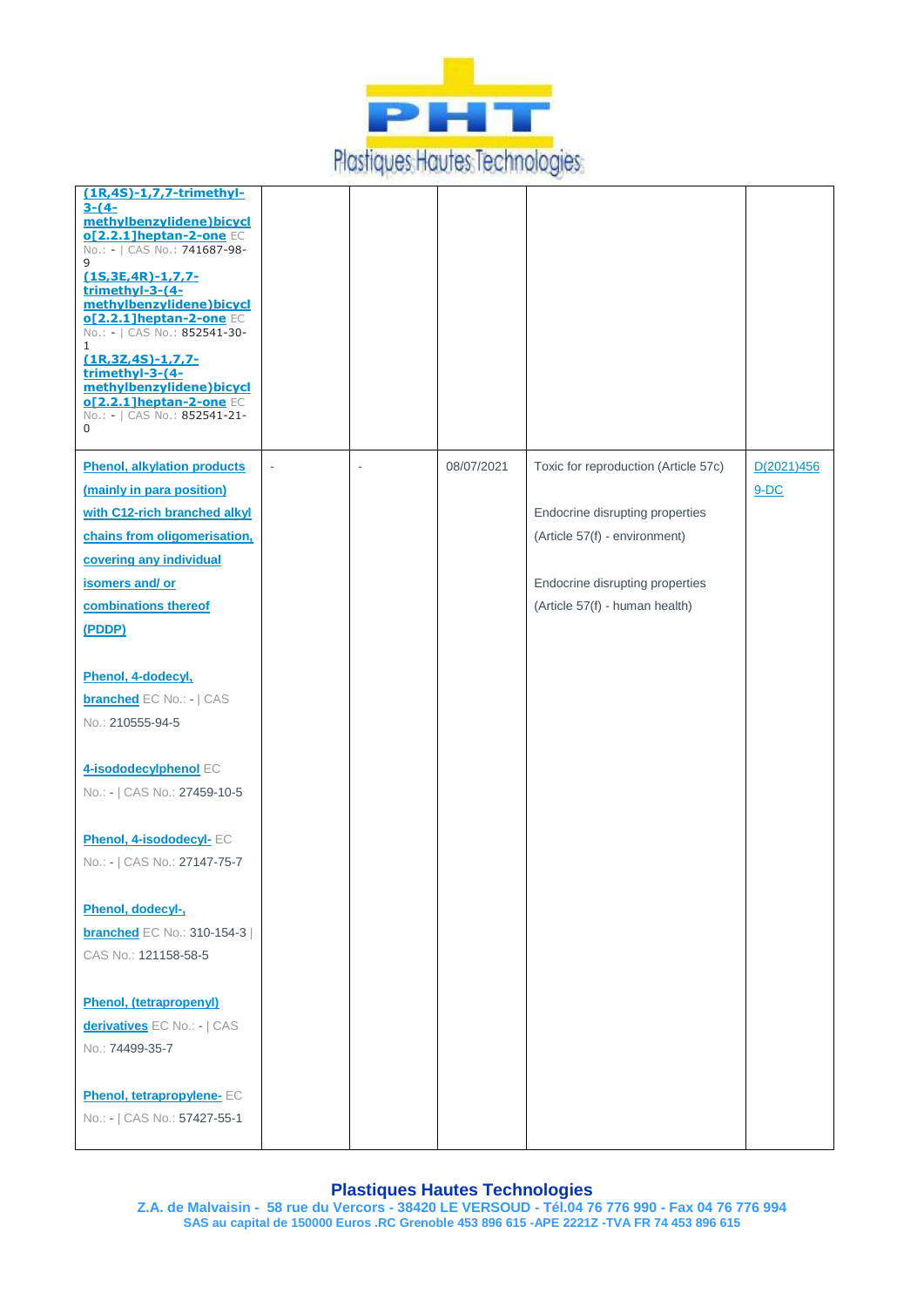

| <b>Medium-chain chlorinated</b>                                                   | ÷,             |    | 08/07/2021 | PBT (Article 57d)                    | D(2021)456 |
|-----------------------------------------------------------------------------------|----------------|----|------------|--------------------------------------|------------|
| paraffins (MCCP)                                                                  |                |    |            | vPvB (Article 57e)                   | $9-DC$     |
| <b>UVCB</b> substances consisting                                                 |                |    |            |                                      |            |
| of more than or equal to 80%                                                      |                |    |            |                                      |            |
|                                                                                   |                |    |            |                                      |            |
| linear chloroalkanes with                                                         |                |    |            |                                      |            |
| carbon chain lengths within                                                       |                |    |            |                                      |            |
| the range from C14 to C17                                                         |                |    |            |                                      |            |
| Alkanes, C14-16, chloro EC                                                        |                |    |            |                                      |            |
| No.: -   CAS No.: 1372804-76-                                                     |                |    |            |                                      |            |
| 6                                                                                 |                |    |            |                                      |            |
| Alkanes, C14-17, chloro EC                                                        |                |    |            |                                      |            |
| No.: 287-477-0   CAS                                                              |                |    |            |                                      |            |
| No.: 85535-85-9                                                                   |                |    |            |                                      |            |
| di-, tri- and                                                                     |                |    |            |                                      |            |
| tetrachlorotetradecane EC                                                         |                |    |            |                                      |            |
| No.: 950-299-5   CAS No.: -                                                       |                |    |            |                                      |            |
|                                                                                   |                |    |            |                                      |            |
| Tetradecane, chloro                                                               |                |    |            |                                      |            |
| derivs. EC No.: -   CAS                                                           |                |    |            |                                      |            |
| No.: 198840-65-2                                                                  |                |    |            |                                      |            |
| orthoboric acid, sodium salt                                                      | $\blacksquare$ | ÷, | 08/07/2021 | Toxic for reproduction (Article 57c) | D(2021)456 |
| boric acid (H3BO3), sodium                                                        |                |    |            |                                      | $9-DC$     |
| salt, hydrate EC No.: -   CAS                                                     |                |    |            |                                      |            |
| No.: 25747-83-5                                                                   |                |    |            |                                      |            |
| Boric acid (H3BO3),                                                               |                |    |            |                                      |            |
| disodium salt EC No.: -   CAS                                                     |                |    |            |                                      |            |
| No.: 22454-04-2                                                                   |                |    |            |                                      |            |
|                                                                                   |                |    |            |                                      |            |
| Trisodium orthoborate EC                                                          |                |    |            |                                      |            |
| No.: 238-253-6   CAS                                                              |                |    |            |                                      |            |
| No.: 14312-40-4                                                                   |                |    |            |                                      |            |
| Boric acid, sodium salt EC                                                        |                |    |            |                                      |            |
| No.: 215-604-1   CAS                                                              |                |    |            |                                      |            |
| No.: 1333-73-9                                                                    |                |    |            |                                      |            |
|                                                                                   |                |    |            |                                      |            |
|                                                                                   |                |    |            |                                      |            |
|                                                                                   |                |    |            |                                      |            |
|                                                                                   |                |    |            |                                      |            |
| Boric acid (H3BO3), sodium                                                        |                |    |            |                                      |            |
| salt (1:1) EC No.: -   CAS                                                        |                |    |            |                                      |            |
| No.: 14890-53-0                                                                   |                |    |            |                                      |            |
| <b>Orthoboric acid, sodium</b><br>salt EC No.: 237-560-2   CAS<br>No.: 13840-56-7 |                |    |            |                                      |            |
|                                                                                   |                |    |            |                                      |            |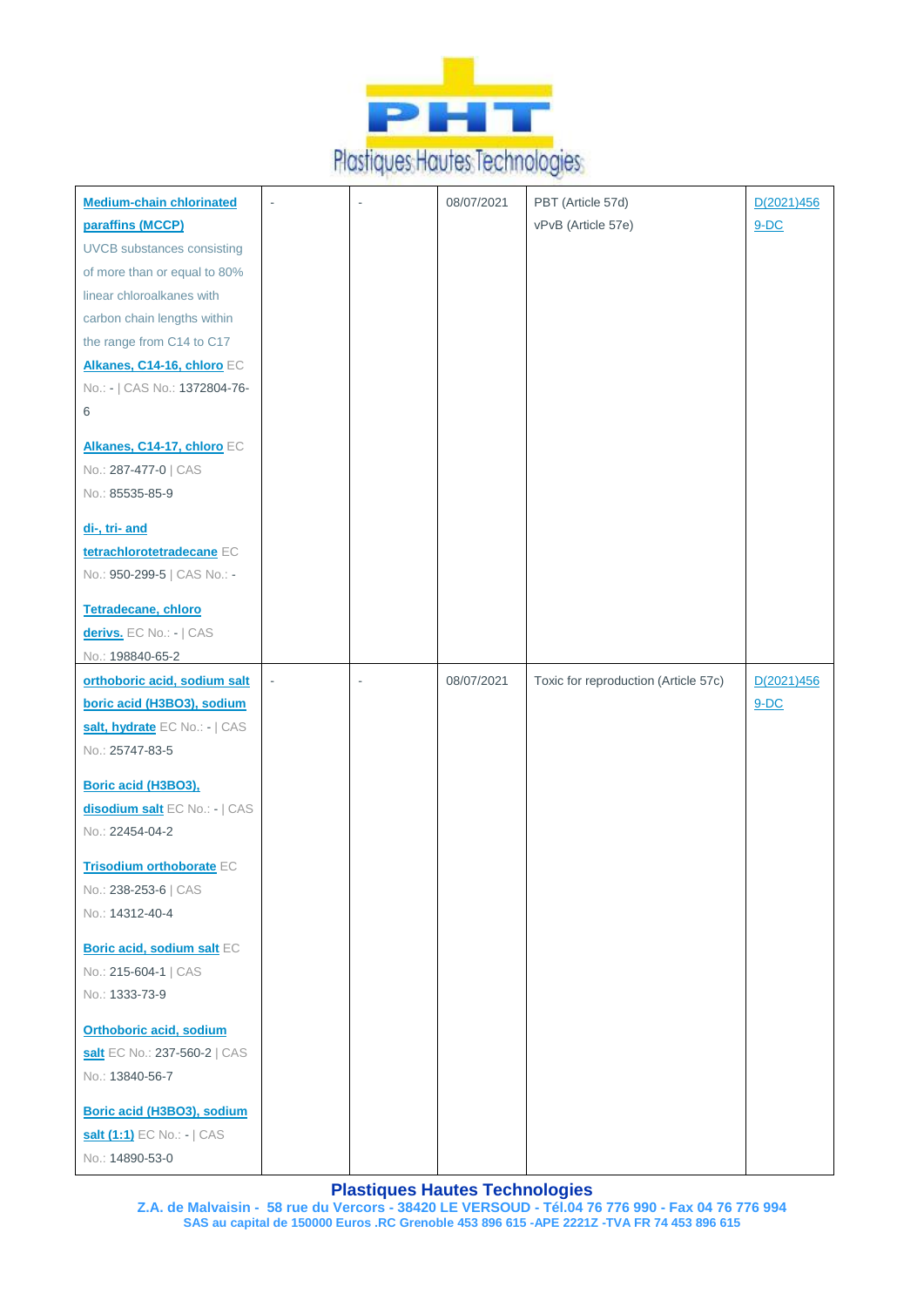

| glutaral                                                                                                                                                                                                                                                                                                                                                        | 203-856-5                | 111-30-8  | 08/07/2021 | Respiratory sensitising properties<br>(Article 57(f) - human health)                                                                                                                                                                                                    | D(2021)456<br>$9-DC$   |
|-----------------------------------------------------------------------------------------------------------------------------------------------------------------------------------------------------------------------------------------------------------------------------------------------------------------------------------------------------------------|--------------------------|-----------|------------|-------------------------------------------------------------------------------------------------------------------------------------------------------------------------------------------------------------------------------------------------------------------------|------------------------|
| $4.4 - 11$<br>methylpropylidene)bispheno<br>I                                                                                                                                                                                                                                                                                                                   | 201-025-1                | $77-40-7$ | 08/07/2021 | Endocrine disrupting properties<br>(Article 57(f) - environment)<br>Endocrine disrupting properties<br>(Article 57(f) - human health)                                                                                                                                   | D(2021)456<br>$9-DC$   |
| 2-(4-tert-<br>butylbenzyl)propionaldehyd<br>e and its individual<br><b>stereoisomers</b><br>(2R)-3-(4-tert-butylphenyl)-2-<br>methylpropanal EC No.: -  <br>CAS No.: 75166-31-3<br>2-(4-tert-<br>butylbenzyl)propionaldehyd<br>e EC No.: 201-289-8   CAS<br>No.: 80-54-6<br>(2S)-3-(4-tert-butylphenyl)-2-<br>methylpropanal EC No.: -  <br>CAS No.: 75166-30-2 | $\overline{\phantom{a}}$ |           | 08/07/2021 | Toxic for reproduction (Article 57c)                                                                                                                                                                                                                                    | D(2021)456<br>9-DC.pdf |
| 1.4-dioxane                                                                                                                                                                                                                                                                                                                                                     | 204-661-8                | 123-91-1  | 08/07/2021 | Carcinogenic (Article 57a)<br>Equivalent level of concern having<br>probable serious effects to human<br>health (Article 57(f) - human health)<br>Equivalent level of concern having<br>probable serious effects to the<br>environment (Article 57(f) -<br>environment) | D(2021)456<br>$9-DC$   |
| $2,2-$<br>bis(bromomethyl)propane-<br>1,3-diol (BMP); 2,2-<br>dimethylpropan-1-ol,<br>tribromo derivative/3-bromo-<br>2,2-bis(bromomethyl)-1-<br>propanol (TBNPA); 2,3-<br>dibromo-1-propanol (2,3-<br>DBPA)<br>2,2-dimethylpropan-1-ol,<br>tribromo derivative                                                                                                 | $\sim$                   |           | 08/07/2021 | Carcinogenic (Article 57a)                                                                                                                                                                                                                                              | D(2021)456<br>$9-DC$   |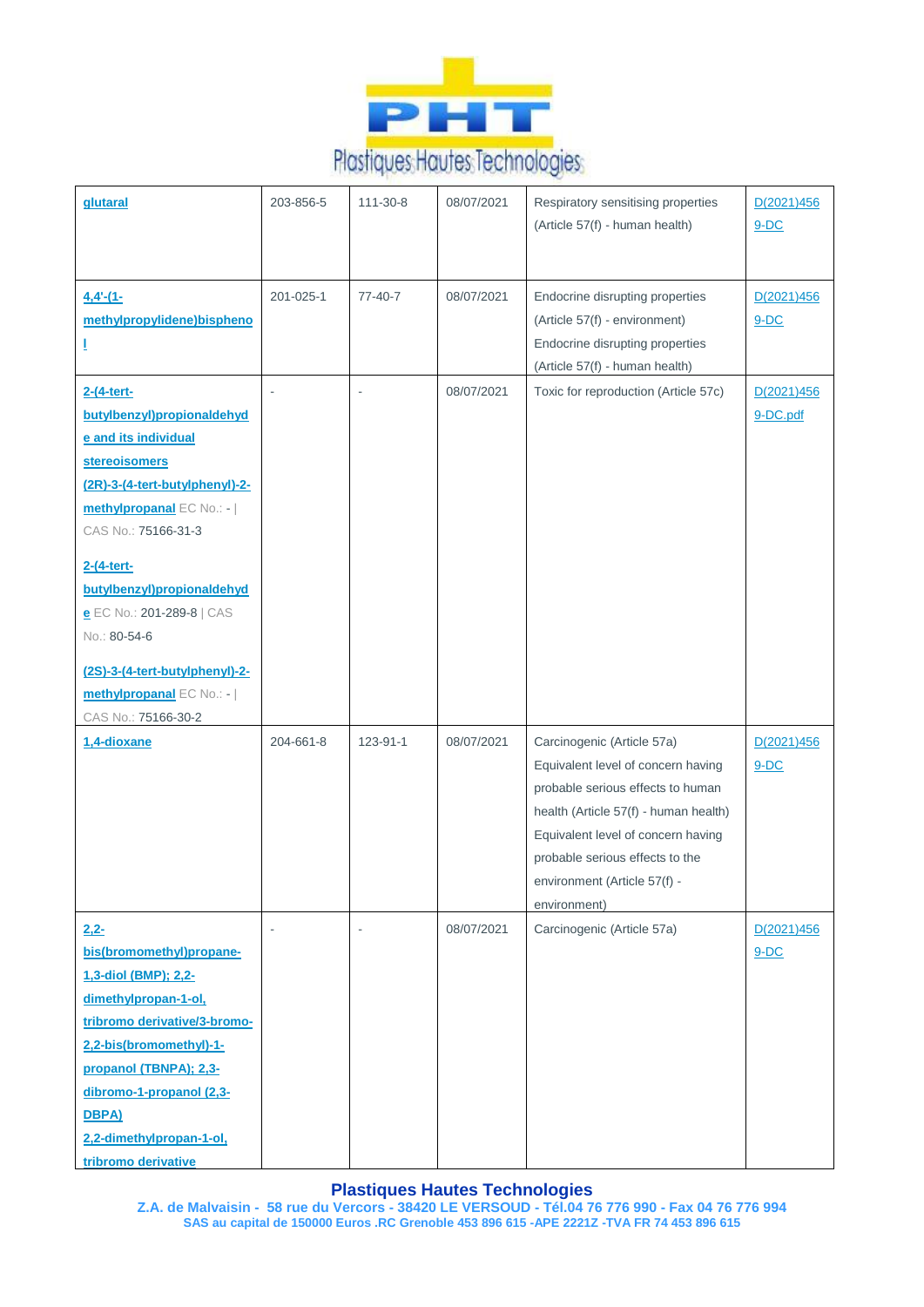

| <b>(TBNPA)</b> EC No.: 253-057-0                                                                                                                                                                                                           |           |               |            |                                                                                                                                                                                                                                           |                    |
|--------------------------------------------------------------------------------------------------------------------------------------------------------------------------------------------------------------------------------------------|-----------|---------------|------------|-------------------------------------------------------------------------------------------------------------------------------------------------------------------------------------------------------------------------------------------|--------------------|
| CAS No.: 36483-57-5                                                                                                                                                                                                                        |           |               |            |                                                                                                                                                                                                                                           |                    |
| 3-bromo-2,2-                                                                                                                                                                                                                               |           |               |            |                                                                                                                                                                                                                                           |                    |
| bis(bromomethyl)-1-                                                                                                                                                                                                                        |           |               |            |                                                                                                                                                                                                                                           |                    |
| propanol (TBNPA) EC No.: -                                                                                                                                                                                                                 |           |               |            |                                                                                                                                                                                                                                           |                    |
| CAS No.: 1522-92-5                                                                                                                                                                                                                         |           |               |            |                                                                                                                                                                                                                                           |                    |
| $2,2-$                                                                                                                                                                                                                                     |           |               |            |                                                                                                                                                                                                                                           |                    |
| bis(bromomethyl)propane-                                                                                                                                                                                                                   |           |               |            |                                                                                                                                                                                                                                           |                    |
| 1,3-diol (BMP) EC No.: 221-                                                                                                                                                                                                                |           |               |            |                                                                                                                                                                                                                                           |                    |
| 967-7   CAS No.: 3296-90-0                                                                                                                                                                                                                 |           |               |            |                                                                                                                                                                                                                                           |                    |
| 2,3-dibromo-1-propanol (2,3-                                                                                                                                                                                                               |           |               |            |                                                                                                                                                                                                                                           |                    |
| <b>DBPA)</b> EC No.: 202-480-9                                                                                                                                                                                                             |           |               |            |                                                                                                                                                                                                                                           |                    |
| CAS No.: 96-13-9<br>Dioctyltin dilaurate, stannane,                                                                                                                                                                                        |           |               | 19/01/2021 | Toxic for reproduction (Article 57c)                                                                                                                                                                                                      | D(2020)913         |
| dioctyl-, bis(coco acyloxy)<br>derivs., and any other<br>stannane, dioctyl-, bis(fatty<br>acyloxy) derivs. wherein C12<br>is the predominant carbon<br>number of the fatty acyloxy<br>moiety<br>Dioctyltin dilaurate EC                    |           |               |            |                                                                                                                                                                                                                                           | $9-DC$             |
| No.: 222-883-3   CAS<br>No.: 3648-18-8<br>dioctyltin dilaurate; stannane,<br>dioctyl-, bis(coco acyloxy)<br>derivs. EC No.: -   CAS No.: -<br>Stannane, dioctyl-, bis(coco<br>acyloxy) derivs. EC No.: 293-<br>901-5   CAS No.: 91648-39-4 |           |               |            |                                                                                                                                                                                                                                           |                    |
| $Bis(2-(2-$                                                                                                                                                                                                                                | 205-594-7 | 143-24-8      | 19/01/2021 | Toxic for reproduction (Article 57c)                                                                                                                                                                                                      | D(2020)913         |
| methoxyethoxy)ethyl)ether                                                                                                                                                                                                                  |           |               |            |                                                                                                                                                                                                                                           | 9-DC               |
| Dibutylbis(pentane-2,4-<br>dionato-O,O')tin                                                                                                                                                                                                | 245-152-0 | 22673-19-4    | 25/06/2020 | Toxic for reproduction (Article 57c)                                                                                                                                                                                                      | D(2020)457<br>8-DC |
| Butyl 4-hydroxybenzoate                                                                                                                                                                                                                    | 202-318-7 | $94 - 26 - 8$ | 25/06/2020 | Endocrine disrupting properties<br>(Article 57(f) - human health)                                                                                                                                                                         | D(2020)457<br>8-DC |
| 2-methvlimidazole                                                                                                                                                                                                                          | 211-765-7 | 693-98-1      | 25/06/2020 | Toxic for reproduction (Article 57c)                                                                                                                                                                                                      | D(2020)457<br>8-DC |
| 1-vinylimidazole                                                                                                                                                                                                                           | 214-012-0 | 1072-63-5     | 25/06/2020 | Toxic for reproduction (Article 57c)                                                                                                                                                                                                      | D(2020)457<br>8-DC |
| Perfluorobutane sulfonic acid<br>(PFBS) and its salts                                                                                                                                                                                      |           |               | 16/01/2020 | Equivalent level of concern having<br>probable serious effects to human<br>health (Article 57(f) - human health)<br>Equivalent level of concern having<br>probable serious effects to the<br>environment (Article 57(f) -<br>environment) | ECHA_01_2<br>020   |
| Diisohexyl phthalate                                                                                                                                                                                                                       | 276-090-2 | 71850-09-4    | 16/01/2020 | Toxic for reproduction (Article 57c)                                                                                                                                                                                                      | ECHA_01_2<br>020   |
| $2$ -methyl-1- $(4-$<br>methylthiophenyl)-2-<br>morpholinopropan-1-one                                                                                                                                                                     | 400-600-6 | 71868-10-5    | 16/01/2020 | Toxic for reproduction (Article 57c)                                                                                                                                                                                                      | ECHA_01_2<br>020   |
| 2-benzyl-2-dimethylamino-4'-<br>morpholinobutyrophenone                                                                                                                                                                                    | 404-360-3 | 119313-12-1   | 16/01/2020 | Toxic for reproduction (Article 57c)                                                                                                                                                                                                      | ECHA_01_2<br>020   |
| 3-benzylidene camphor; 3-BC                                                                                                                                                                                                                | 239-139-9 | 15087-24-8    | 15/01/2019 | Endocrine disrupting properties<br>(Article 57(f) - environment)                                                                                                                                                                          |                    |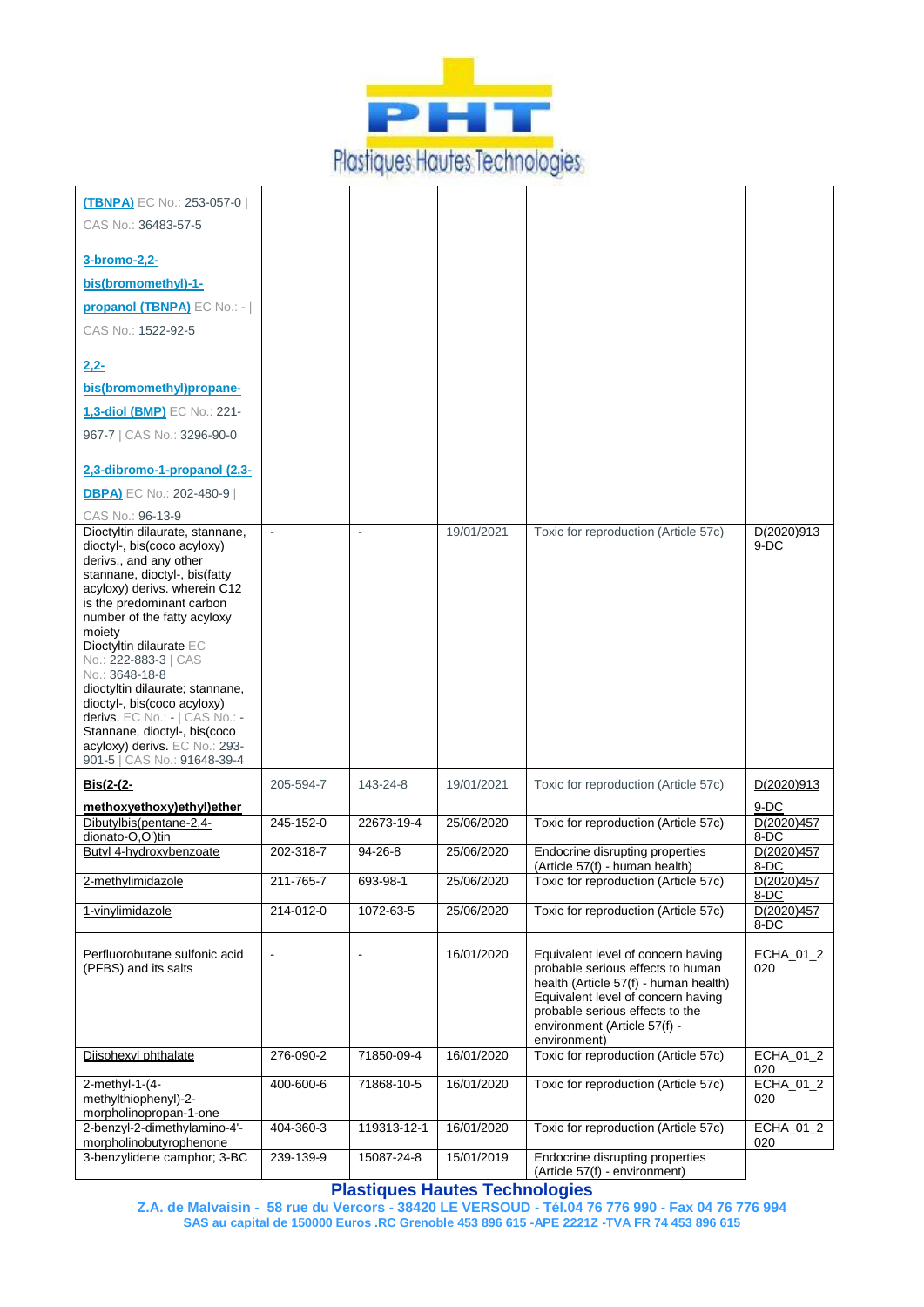

| 2,2-bis(4'-hydroxyphenyl)-4-<br>methylpentane                                   | 401-720-1 | 6807-17-6               | 15/01/2019 | Toxic for reproduction (Article 57c)                                                                      |
|---------------------------------------------------------------------------------|-----------|-------------------------|------------|-----------------------------------------------------------------------------------------------------------|
| Benzo[k]fluoranthene                                                            | 205-916-6 | 207-08-9                | 15/01/2019 | Carcinogenic (Article 57a)<br>PBT (Article 57d)<br>vPvB (Article 57e)                                     |
| Fluoranthene                                                                    | 205-912-4 | 206-44-0:<br>93951-69-0 | 15/01/2019 | PBT (Article 57d)<br>vPvB (Article 57e)                                                                   |
| Phenanthrene                                                                    | 201-581-5 | $85 - 01 - 8$           | 15/01/2019 | vPvB (Article 57e)                                                                                        |
| Pyrene                                                                          | 204-927-3 | 129-00-0:<br>1718-52-1  | 15/01/2019 | PBT (Article 57d)<br>vPvB (Article 57e)                                                                   |
| Benzene-1,2,4-tricarboxylic<br>acid 1,2 anhydride<br>trimellitic anhydride; TMA | 209-008-0 | 552-30-7                | 27/06/2018 | Respiratory sensitising properties<br>(Article 57(f) - human health)                                      |
| Benzo[ghi]perylene                                                              | 205-883-8 | 191-24-2                | 27/06/2018 | PBT (Article 57d)<br>vPvB (Article 57e)                                                                   |
| Decamethylcyclopentasiloxan<br>e<br>D <sub>5</sub>                              | 208-764-9 | 541-02-6                | 27/06/2018 | PBT (Article 57d)<br>vPvB (Article 57e)                                                                   |
| Dicyclohexyl phthalate<br><b>DCHP</b>                                           | 201-545-9 | 84-61-7                 | 27/06/2018 | Toxic for reproduction (Article 57c)<br>Endocrine disrupting properties<br>(Article 57(f) - human health) |
| Disodium octaborate                                                             | 234-541-0 | 12008-41-2              | 27/06/2018 | Toxic for reproduction (Article 57c)                                                                      |
| Dodecamethylcyclohexasiloxa<br>ne<br>D <sub>6</sub>                             | 208-762-8 | 540-97-6                | 27/06/2018 | PBT (Article 57d)<br>vPvB (Article 57e)                                                                   |
| Ethylenediamine<br><b>EDA</b>                                                   | 203-468-6 | $107 - 15 - 3$          | 27/06/2018 | Respiratory sensitising properties<br>(Article 57(f) - human health)                                      |
| .ead                                                                            | 231-100-4 | 7439-92-1               | 27/06/2018 | Toxic for reproduction (Article 57c)                                                                      |
| Octamethylcyclotetrasiloxane<br>D <sub>4</sub>                                  | 209-136-7 | 556-67-2                | 27/06/2018 | PBT (Article 57d)<br>vPvB (Article 57e)                                                                   |
| Terphenyl, hydrogenated                                                         | 262-967-7 | 61788-32-7              | 27/06/2018 | vPvB (Article 57e)                                                                                        |

| <b>Benz</b> [a]anthracene      | 200-280-6 | $56 - 55 - 3$  | 15/01/2018 | Carcinogenic (Article 57a)           | ED 01/2018 |
|--------------------------------|-----------|----------------|------------|--------------------------------------|------------|
|                                |           | 1718-53-2      |            | PBT (Article 57d)                    |            |
|                                |           |                |            | vPvB (Article 57e)                   |            |
| Cadmium carbonate              | 208-168-9 | 513-78-0       | 15/01/2018 | Carcinogenic (Article 57a)           | ED 01/2018 |
|                                |           |                |            | Mutagenic (Article 57b)              |            |
|                                |           |                |            | Specific target organ toxicity after |            |
|                                |           |                |            | repeated exposure (Article 57(f) -   |            |
|                                |           |                |            | human health)                        |            |
| Cadmium hydroxide              | 244-168-5 | 21041-95-2     | 15/01/2018 | Carcinogenic (Article 57a)           | ED 01/2018 |
|                                |           |                |            | Mutagenic (Article 57b)              |            |
|                                |           |                |            | Specific target organ toxicity after |            |
|                                |           |                |            | repeated exposure (Article 57(f) -   |            |
|                                |           |                |            | human health)                        |            |
| Cadmium nitrate                | 233-710-6 | 10022-68-1,    | 15/01/2018 | Carcinogenic (Article 57a)           | ED 01/2018 |
|                                |           | 10325-94-7     |            | Mutagenic (Article 57b)              |            |
|                                |           |                |            | Specific target organ toxicity after |            |
|                                |           |                |            | repeated exposure (Article 57(f) -   |            |
|                                |           |                |            | human health)                        |            |
| Chrysene                       | 205-923-4 | $218 - 01 - 9$ | 15/01/2018 | Carcinogenic (Article 57a)           | ED 01/2018 |
|                                |           | 1719-03-5      |            | PBT (Article 57d)                    |            |
|                                |           |                |            | vPvB (Article 57e)                   |            |
| Dodecachloropentacyclo[12.2.   |           |                | 15/01/2018 | vPvB (Article 57e)                   | ED 01/2018 |
| 1.16,9.02,13.05,10 octadeca-   |           |                |            |                                      |            |
| 7,15-diene ("Dechlorane        |           |                |            |                                      |            |
| Plus"™)                        |           |                |            |                                      |            |
| covering any of its individual |           |                |            |                                      |            |
| anti- and syn-isomers or any   |           |                |            |                                      |            |
| combination thereof            |           |                |            |                                      |            |
| Reaction products of 1,3,4-    | $\sim$    | $\overline{a}$ | 15/01/2018 | Endocrine disrupting properties      | ED 01/2018 |
| thiadiazolidine-2.5-dithione.  |           |                |            | (Article 57(f) - environment)        |            |
| formaldehyde and 4-            |           |                |            |                                      |            |
| heptylphenol, branched and     |           |                |            |                                      |            |
| linear (RP-HP)                 |           |                |            |                                      |            |

# **Plastiques Hautes Technologies**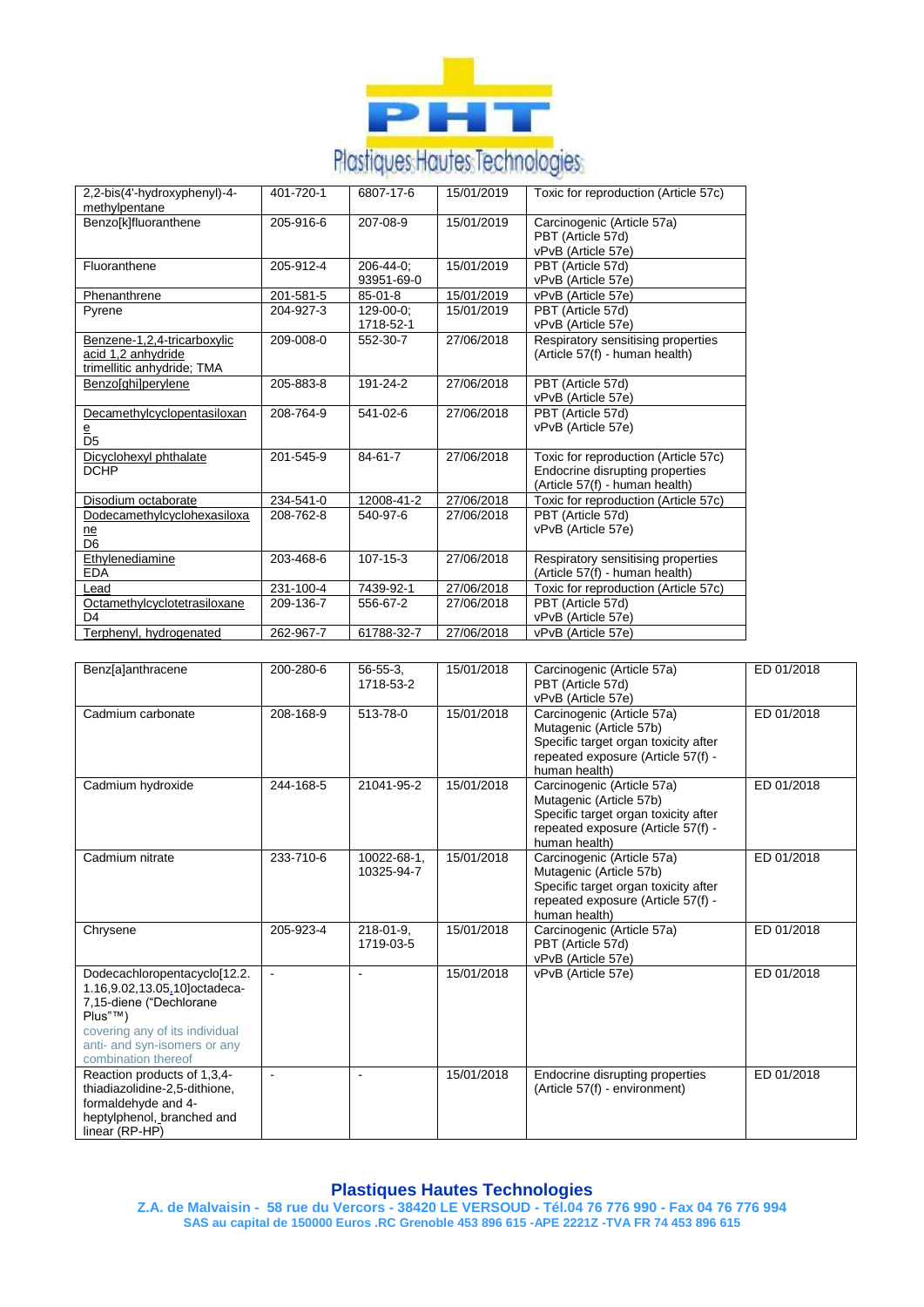

| with ≥0.1% w/w 4-          |  |  |  |
|----------------------------|--|--|--|
| heptylphenol, branched and |  |  |  |
| linear (4-HPbl)            |  |  |  |

| Perfluorohexane-1-sulphonic acid and its salts<br><b>PFHxS</b>                                                                                                                                                                                                                                                               |           |           | 07/07/2017 vPvB (Article 57e) |                                                                                                                                                        | ED/30/2017  |
|------------------------------------------------------------------------------------------------------------------------------------------------------------------------------------------------------------------------------------------------------------------------------------------------------------------------------|-----------|-----------|-------------------------------|--------------------------------------------------------------------------------------------------------------------------------------------------------|-------------|
| 4,4'-isopropylidenediphenol<br>Bisphenol A; BPA                                                                                                                                                                                                                                                                              | 201-245-8 | 80-05-7   | 12/01/2017                    | Toxic for<br>reproduction<br>(Article 57c)                                                                                                             | ED/01/2017  |
| 4-heptylphenol, branched and linear<br>substances with a linear and/or branched alkyl<br>chain with a carbon number of 7 covalently<br>bound predominantly in position 4 to phenol,<br>covering also UVCB- and well-defined<br>substances which include any of the individual<br>isomers or a combination thereof            |           |           | 12/01/2017                    | Equivalent level<br>of concern<br>having probable<br>serious effects to<br>environment<br>(Article 57 f)                                               | ED/01/2017  |
| Nonadecafluorodecanoic acid (PFDA) and its<br>sodium and ammonium salts<br>show/hide<br>Nonadecafluorodecanoic acid EC no.: 206-400-<br>3   CAS no.: 335-76-2<br>Decanoic acid, nonadecafluoro-, sodium salt EC<br>no.: -   CAS no.: 3830-45-3<br>Ammonium nonadecafluorodecanoate EC no.:<br>221-470-5   CAS no.: 3108-42-7 |           |           | 12/01/2017                    | Toxic for<br>reproduction<br>(Article 57c)<br>PBT (Article 57<br>d)                                                                                    | ED/01/2017  |
| p-(1,1-dimethylpropyl)phenol                                                                                                                                                                                                                                                                                                 | 201-280-9 | 80-46-6   | 12/01/2017                    | Equivalent level of ED/01/2017<br>concern having<br>probable serious<br>effects to<br>environment<br>(Article 57 f)                                    |             |
| 2-benzotriazol-2-yl-4,6-di-tert-butylphenol (UV-<br>320)                                                                                                                                                                                                                                                                     | 223-346-6 |           | 3846-71-7 2014/12/17          | $PBT$ (Article 57 d); $EB/108/2014$<br>vPvB (Article 57 e)                                                                                             |             |
| 2-ethylhexyl 10-ethyl-4,4-dioctyl-7-oxo-8-oxa-3,5-<br>dithia-4-stannatetradecanoate (DOTE)<br>reaction mass of 2-ethylhexyl 10-ethyl-4,4-                                                                                                                                                                                    | 239-622-4 | 15571-58- | 2014/12/17                    | Toxic for<br>reproduction<br>(Article 57 c)                                                                                                            | ED/108/2014 |
| dioctyl-7-oxo-8-oxa-3,5-dithia-4-<br>stannatetradecanoate and 2-ethylhexyl 10-ethyl-<br>4-[[2-[(2-ethylhexyl)oxy]-2-oxoethyl]thio]-4-octyl-<br>7-oxo-8-oxa-3,5-dithia-4-stannatetradecanoate<br>(reaction mass of DOTE and MOTE)                                                                                             |           |           | 2014/12/17                    | Toxic for<br>reproduction<br>(Article 57 c)                                                                                                            | ED/108/2014 |
| 2-(2H-benzotriazol-2-yl)-4,6-ditertpentylphenol<br>(UV-328)                                                                                                                                                                                                                                                                  | 247-384-8 | 25973-55- | 2014/12/17                    | PBT (Article 57 d); ED/108/2014<br>vPvB (Article 57 e)<br>Carcinogenic<br>(Article 57 a);<br>Mutagenic (Article<br>57 b);<br>Toxic for<br>reproduction |             |
| Cadmium fluoride                                                                                                                                                                                                                                                                                                             | 232-222-0 |           | 7790-79-6 2014/12/17          | (Article 57 c);<br>Equivalent level of<br>concern having<br>probable serious<br>effects to human<br>health (Article 57<br>IT)                          | ED/108/2014 |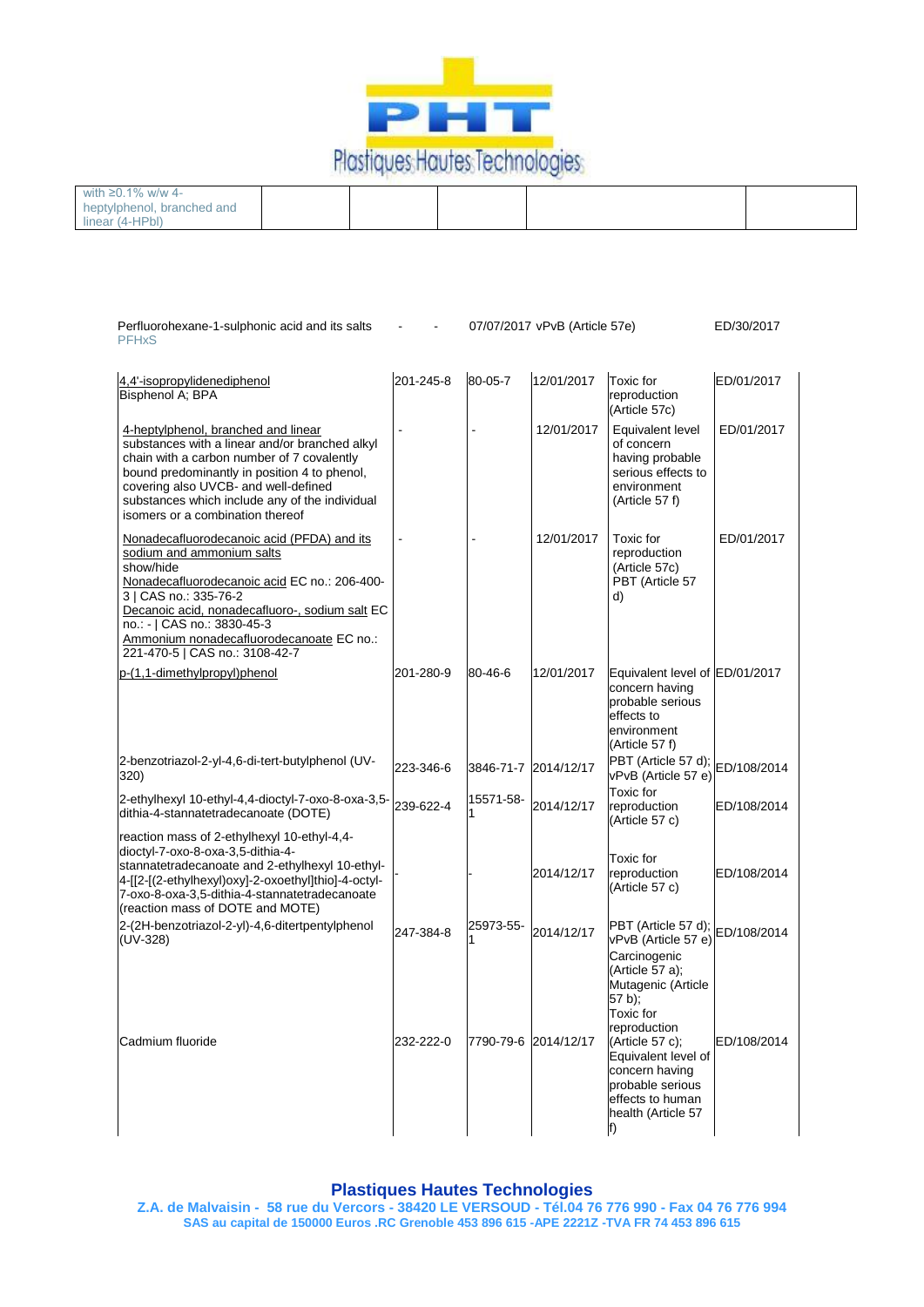

 $\overline{a}$ 

| Cadmium sulphate                                                                                                                                                  | 233-331-6               | 10124-36-<br>4,31119-<br>53-6 | 2014/12/17           | Carcinogenic<br>(Article 57 a);<br>Mutagenic (Article<br>57 b);<br>Toxic for<br>reproduction<br>$(Article 57 c)$ ;<br>Equivalent level of<br>concern having<br>probable serious<br>effects to human<br>health (Article 57 | ED/108/2014        |
|-------------------------------------------------------------------------------------------------------------------------------------------------------------------|-------------------------|-------------------------------|----------------------|---------------------------------------------------------------------------------------------------------------------------------------------------------------------------------------------------------------------------|--------------------|
| Substance Name                                                                                                                                                    | <b>EC Number</b>        | CAS<br>Number                 | Date of<br>inclusion | Reason for<br>inclusion                                                                                                                                                                                                   | Décision<br>numéro |
| 1,2-Benzenedicarboxylic acid, dihexyl ester,<br>branched and linear                                                                                               | 271-093-5               | 68515-50-4 2014/06/16         |                      | Toxic for<br>reproduction<br>(Article 57 c)                                                                                                                                                                               | ED/49/2014         |
| Sodium perborate; perboric acid, sodium salt                                                                                                                      | 239-172-9;<br>234-390-0 |                               | 2014/06/16           | Toxic for<br>reproduction<br>(Article 57 c)                                                                                                                                                                               | ED/49/2014         |
| Sodium peroxometaborate                                                                                                                                           | 231-556-4               | 7632-04-4                     | 2014/06/16           | Toxic for<br>reproduction<br>(Article 57 c)                                                                                                                                                                               | ED/49/2014         |
| Cadmium chloride                                                                                                                                                  | 233-296-7               | 10108-64-2 2014/06/16         |                      | Carcinogenic<br>(Article 57a);<br>Mutagenic (Article<br>57b);<br>Toxic for<br>reproduction<br>(Article 57c);<br>Equivalent level of<br>concern having<br>probable serious<br>effects to human<br>health (Article 57 f)    | ED/49/2014         |
| Cadmium sulphide                                                                                                                                                  | 215-147-8               | 1306-23-6                     | 2013/12/16           | Carcinogenic<br>(Article 57a);<br>Equivalent level of<br>concern having<br>probable serious<br>effects to human<br>health (Article 57                                                                                     | ED/121/2013        |
| Trixylyl phosphate                                                                                                                                                | 246-677-8               | 25155-23-                     | 2013/12/16           | Toxic for<br>reproduction<br>(Article 57 c);                                                                                                                                                                              | ED/121/2013        |
| Disodium 4-amino-3-[[4'-[(2,4-<br>diaminophenyl)azo][1,1'-biphenyl]-4-yl]azo] -5-<br>hydroxy-6-(phenylazo)naphthalene-2,7-<br>disulphonate (C.I. Direct Black 38) | 217-710-3               |                               | 1937-37-7 2013/12/16 | Carcinogenic<br>(Article 57a);                                                                                                                                                                                            | ED/121/2013        |
| Dihexyl phthalate                                                                                                                                                 | 201-559-5               | 84-75-3                       | 2013/12/16           | Toxic for<br>reproduction<br>(Article 57 c);                                                                                                                                                                              | ED/121/2013        |
| Disodium 3,3'-[[1,1'-biphenyl]-4,4'-<br>diylbis(azo)]bis(4-aminonaphthalene-1-<br>sulphonate) (C.I. Direct Red 28)                                                | 209-358-4               | 573-58-0                      | 2013/12/16           | Carcinogenic<br>(Article 57a);                                                                                                                                                                                            | ED/121/2013        |
| Lead di(acetate)                                                                                                                                                  | 206-104-4               | 301-04-2                      | 2013/12/16           | Toxic for<br>reproduction<br>(Article 57 c);                                                                                                                                                                              | ED/121/2013        |
| Imidazolidine-2-thione; (2-imidazoline-2-thiol)                                                                                                                   | 202-506-9               | 96-45-7                       | 2013/12/16           | Toxic for<br>reproduction<br>(Article 57 c);                                                                                                                                                                              | ED/121/2013        |
| Cadmium                                                                                                                                                           | 231-152-8               | 7440-43-9                     | 2013/06/20           | Carcinogenic<br>(Article 57a);                                                                                                                                                                                            | ED/69/2013         |

#### **Plastiques Hautes Technologies**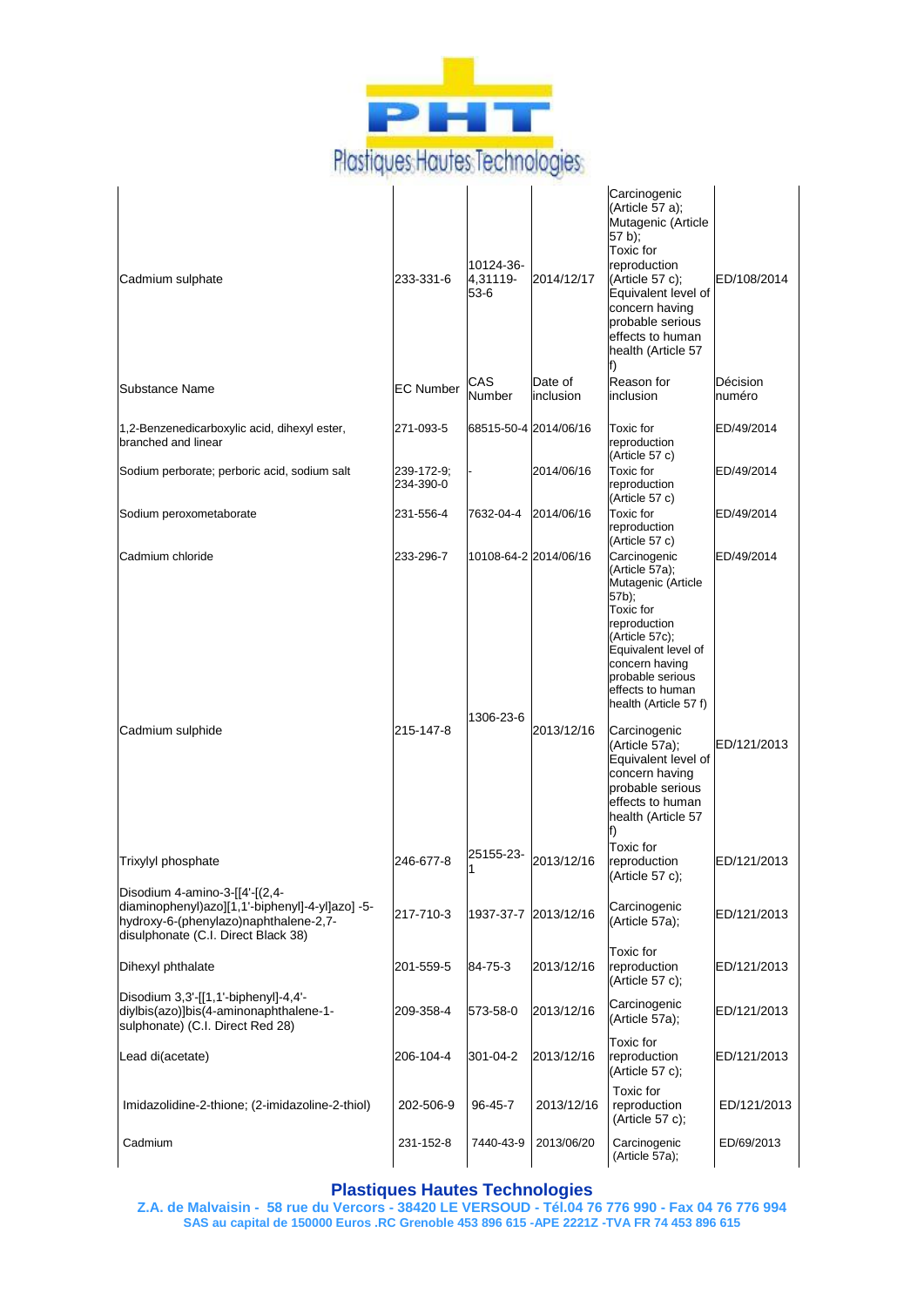

|                                          |                                                                                                                                                                                                                                                                                                                                                                  |                                                     |                                                                             |                             | f) | Equivalent level of<br>concern having<br>probable serious<br>effects to human<br>health (Article 57                                   |                           |  |
|------------------------------------------|------------------------------------------------------------------------------------------------------------------------------------------------------------------------------------------------------------------------------------------------------------------------------------------------------------------------------------------------------------------|-----------------------------------------------------|-----------------------------------------------------------------------------|-----------------------------|----|---------------------------------------------------------------------------------------------------------------------------------------|---------------------------|--|
| Ammonium pentadecafluorooctanoate (APFO) |                                                                                                                                                                                                                                                                                                                                                                  | 223-320-4                                           | 3825-26-1                                                                   | 2013/06/20                  |    | Toxic for<br>reproduction<br>(Article 57 c);<br>PBT (Article 57 d)                                                                    | ED/69/2013                |  |
|                                          | Pentadecafluorooctanoic acid (PFOA)                                                                                                                                                                                                                                                                                                                              | 206-397-9                                           | 335-67-1                                                                    | 2013/06/20                  |    | Toxic for<br>reproduction<br>(Article 57 $c$ );<br>PBT (Article 57 d)                                                                 | ED/69/2013                |  |
|                                          | Dipentyl phthalate (DPP)                                                                                                                                                                                                                                                                                                                                         | 205-017-9                                           | 131-18-0                                                                    | 2013/06/20                  |    | Toxic for<br>reproduction<br>(Article 57 c);                                                                                          | ED/69/2013                |  |
|                                          | 4-Nonylphenol, branched and linear, ethoxylated<br>[substances with a linear and/or branched alkyl]<br>chain with a carbon number of 9 covalently bound<br>in position 4 to phenol, ethoxylated covering<br>UVCB- and well-defined substances, polymers and<br>homologues, which include any of the individual<br>isomers and/or combinations thereof]           |                                                     |                                                                             | 2013/06/20                  |    | Equivalent level of<br>concern having<br>probable serious<br>effects to the<br>environment<br>(Article 57 f)                          | ED/69/2013                |  |
|                                          | Cadmium oxide                                                                                                                                                                                                                                                                                                                                                    | 215-146-2                                           | 1306-19-0                                                                   | 2013/06/20                  | f) | Carcinogenic<br>(Article 57a);<br>Equivalent level of<br>concern having<br>probable serious<br>effects to human<br>health (Article 57 | ED/69/2013                |  |
|                                          |                                                                                                                                                                                                                                                                                                                                                                  |                                                     |                                                                             |                             |    |                                                                                                                                       |                           |  |
|                                          | <b>Substance Name</b>                                                                                                                                                                                                                                                                                                                                            | EC<br><b>Number</b>                                 | <b>CAS</b><br><b>Number</b>                                                 | Date of<br><i>inclusion</i> |    | <b>Reason for</b><br><b>inclusion</b>                                                                                                 | <b>Decision</b><br>number |  |
|                                          | Pyrochlore, antimony lead yellow                                                                                                                                                                                                                                                                                                                                 | 232-382-1                                           | 8012-<br>$00 - 8$                                                           | 2012/12/19                  |    | Toxic for<br>reproduction<br>(Article 57 c)                                                                                           | ED/169/2012               |  |
|                                          | 6-methoxy-m-toluidine (p-cresidine)                                                                                                                                                                                                                                                                                                                              | 204-419-1                                           | $120 - 71 -$<br>8                                                           | 2012/12/19                  |    | Carcinogenic<br>(Article 57a)                                                                                                         | ED/169/2012               |  |
|                                          | Henicosafluoroundecanoic acid                                                                                                                                                                                                                                                                                                                                    | 218-165-4                                           | 2058-<br>94-8                                                               | 2012/12/19                  |    | vPvB (Article 57 e)                                                                                                                   | ED/169/2012               |  |
|                                          | Hexahydromethylphthalic anhydride [1], Hexahydro-4-<br>methylphthalic anhydride [2], Hexahydro-1-methylphthalic<br>anhydride [3], Hexahydro-3-methylphthalic anhydride [4]<br>[The individual isomers [2], [3] and [4] (including their cis-<br>and trans- stereo isomeric forms) and all possible<br>combinations of the isomers [1] are covered by this entry] | 247-094-1,<br>243-072-0,<br>256-356-4,<br>260-566-1 | 25550-<br>$51-0,$<br>19438-<br>60-9,<br>48122-<br>$14-1,$<br>57110-<br>29-9 | 2012/12/19                  |    | Equivalent level of<br>concern having<br>probable serious<br>effects to human<br>health (Article 57 f)                                | ED/169/2012               |  |
|                                          | Cyclohexane-1,2-dicarboxylic anhydride [1], cis-<br>cyclohexane-1,2-dicarboxylic anhydride [2], trans-<br>cyclohexane-1,2-dicarboxylic anhydride [3] [The individual<br>cis- [2] and trans- [3] isomer substances and all possible                                                                                                                               | 201-604-9,<br>236-086-3,<br>238-009-9               | $85 - 42 - 7$ ,<br>13149-<br>$00-3,$                                        | 2012/12/19                  |    | Equivalent level of<br>concern having<br>probable serious                                                                             | ED/169/2012               |  |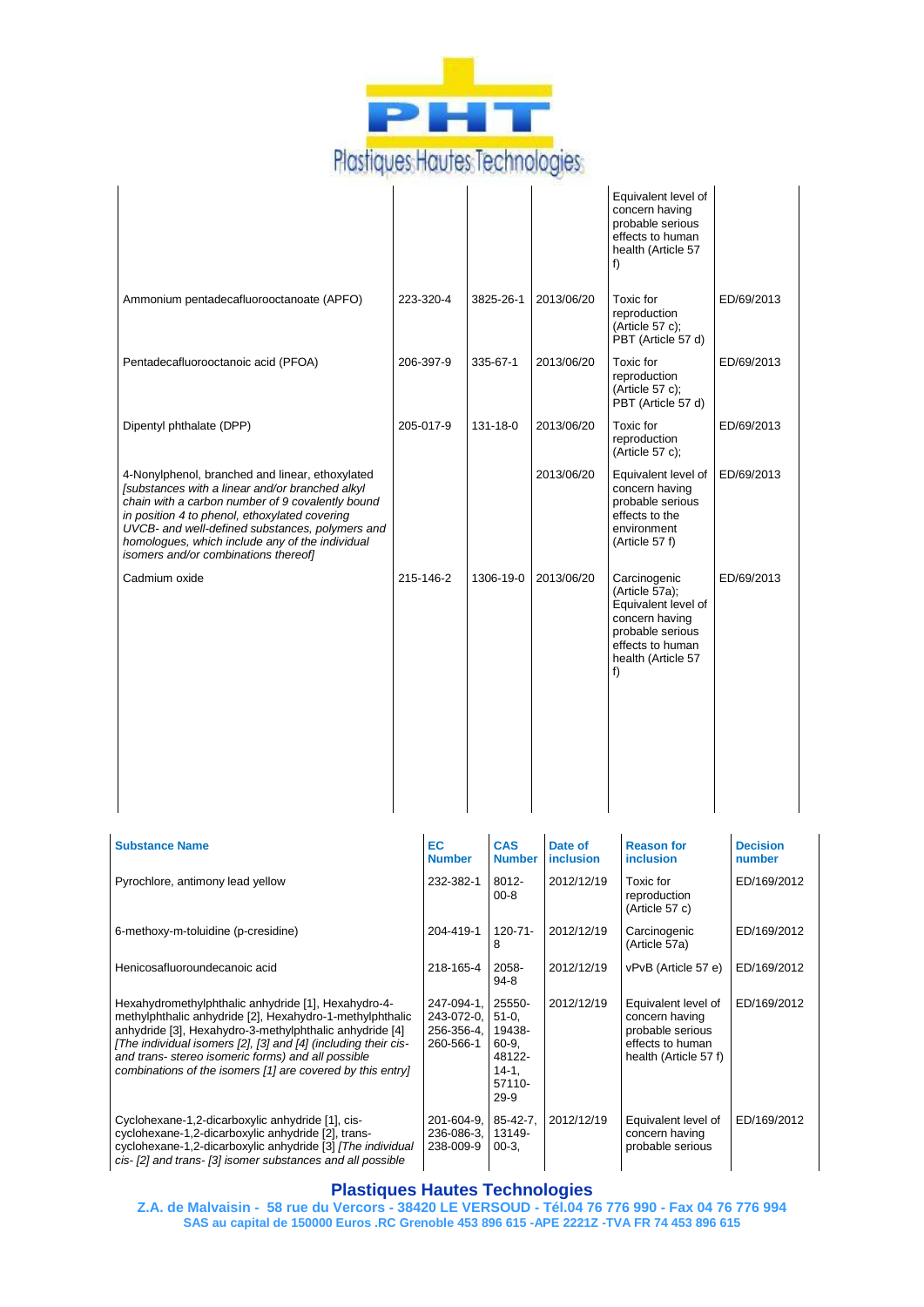

| combinations of the cis- and trans-isomers [1] are covered<br>by this entry]                                                                                                                                                                                                                                                                                                             |           | 14166-<br>$21 - 3$  |            | effects to human<br>health (Article 57 f)                                                                    |             |
|------------------------------------------------------------------------------------------------------------------------------------------------------------------------------------------------------------------------------------------------------------------------------------------------------------------------------------------------------------------------------------------|-----------|---------------------|------------|--------------------------------------------------------------------------------------------------------------|-------------|
| Dibutyltin dichloride (DBTC)                                                                                                                                                                                                                                                                                                                                                             | 211-670-0 | 683-18-<br>1        | 2012/12/19 | Toxic for<br>reproduction<br>(Article 57 c)                                                                  | ED/169/2012 |
| Lead bis(tetrafluoroborate)                                                                                                                                                                                                                                                                                                                                                              | 237-486-0 | 13814-<br>$96 - 5$  | 2012/12/19 | Toxic for<br>reproduction<br>(Article 57 c)                                                                  | ED/169/2012 |
| Lead dinitrate                                                                                                                                                                                                                                                                                                                                                                           | 233-245-9 | 10099-<br>74-8      | 2012/12/19 | Toxic for<br>reproduction<br>(Article 57 c)                                                                  | ED/169/2012 |
| Silicic acid, lead salt                                                                                                                                                                                                                                                                                                                                                                  | 234-363-3 | 11120-<br>$22 - 2$  | 2012/12/19 | Toxic for<br>reproduction<br>(Article 57 c)                                                                  | ED/169/2012 |
| 4-Aminoazobenzene                                                                                                                                                                                                                                                                                                                                                                        | 200-453-6 | 60-09-3             | 2012/12/19 | Carcinogenic<br>(Article 57a)                                                                                | ED/169/2012 |
| Lead titanium zirconium oxide                                                                                                                                                                                                                                                                                                                                                            | 235-727-4 | 12626-<br>$81 - 2$  | 2012/12/19 | Toxic for<br>reproduction<br>(Article 57 c)                                                                  | ED/169/2012 |
| Lead monoxide (lead oxide)                                                                                                                                                                                                                                                                                                                                                               | 215-267-0 | 1317-<br>$36 - 8$   | 2012/12/19 | Toxic for<br>reproduction<br>(Article 57 c)                                                                  | ED/169/2012 |
| o-Toluidine                                                                                                                                                                                                                                                                                                                                                                              | 202-429-0 | 95-53-4             | 2012/12/19 | Carcinogenic<br>(Article 57a)                                                                                | ED/169/2012 |
| 3-ethyl-2-methyl-2-(3-methylbutyl)-1,3-oxazolidine                                                                                                                                                                                                                                                                                                                                       | 421-150-7 | 143860-<br>$04 - 2$ | 2012/12/19 | Toxic for<br>reproduction<br>(Article 57 c)                                                                  | ED/169/2012 |
| Silicic acid (H <sub>2</sub> Si <sub>2</sub> O <sub>5</sub> ), barium salt (1:1), lead-doped<br>[with lead (Pb) content above the applicable generic<br>concentration limit for 'toxicity for reproduction' Repr. 1A<br>(CLP) or category 1 (DSD); the substance is a member of<br>the group entry of lead compounds, with index number<br>082-001-00-6 in Regulation (EC) No 1272/2008] | 272-271-5 | 68784-<br>$75-8$    | 2012/12/19 | Toxic for<br>reproduction<br>(Article 57 c)                                                                  | ED/169/2012 |
| Trilead bis(carbonate)dihydroxide                                                                                                                                                                                                                                                                                                                                                        | 215-290-6 | 1319-<br>46-6       | 2012/12/19 | Toxic for<br>reproduction<br>(Article 57 c)                                                                  | ED/169/2012 |
| Furan                                                                                                                                                                                                                                                                                                                                                                                    | 203-727-3 | 110-00-<br>9        | 2012/12/19 | Carcinogenic<br>(Article 57a)                                                                                | ED/169/2012 |
| N,N-dimethylformamide                                                                                                                                                                                                                                                                                                                                                                    | 200-679-5 | 68-12-2             | 2012/12/19 | Toxic for<br>reproduction<br>(Article 57 c)                                                                  | ED/169/2012 |
| 4-(1,1,3,3-tetramethylbutyl)phenol, ethoxylated [covering<br>well-defined substances and UVCB substances, polymers<br>and homoloques]                                                                                                                                                                                                                                                    |           |                     | 2012/12/19 | Equivalent level of<br>concern having<br>probable serious<br>effects to the<br>environment<br>(Article 57 f) | ED/169/2012 |
| 4-Nonylphenol, branched and linear [substances with a<br>linear and/or branched alkyl chain with a carbon number of<br>9 covalently bound in position 4 to phenol, covering also<br>UVCB- and well-defined substances which include any of<br>the individual isomers or a combination thereof]                                                                                           |           |                     | 2012/12/19 | Equivalent level of<br>concern having<br>probable serious<br>effects to the<br>environment<br>(Article 57 f) | ED/169/2012 |
| 4,4'-methylenedi-o-toluidine                                                                                                                                                                                                                                                                                                                                                             | 212-658-8 | 838-88-<br>0        | 2012/12/19 | Carcinogenic<br>(Article 57a)                                                                                | ED/169/2012 |
| Diethyl sulphate                                                                                                                                                                                                                                                                                                                                                                         | 200-589-6 | 64-67-5             | 2012/12/19 | Carcinogenic<br>(Article 57a);<br>Mutagenic (Article<br>57b)                                                 | ED/169/2012 |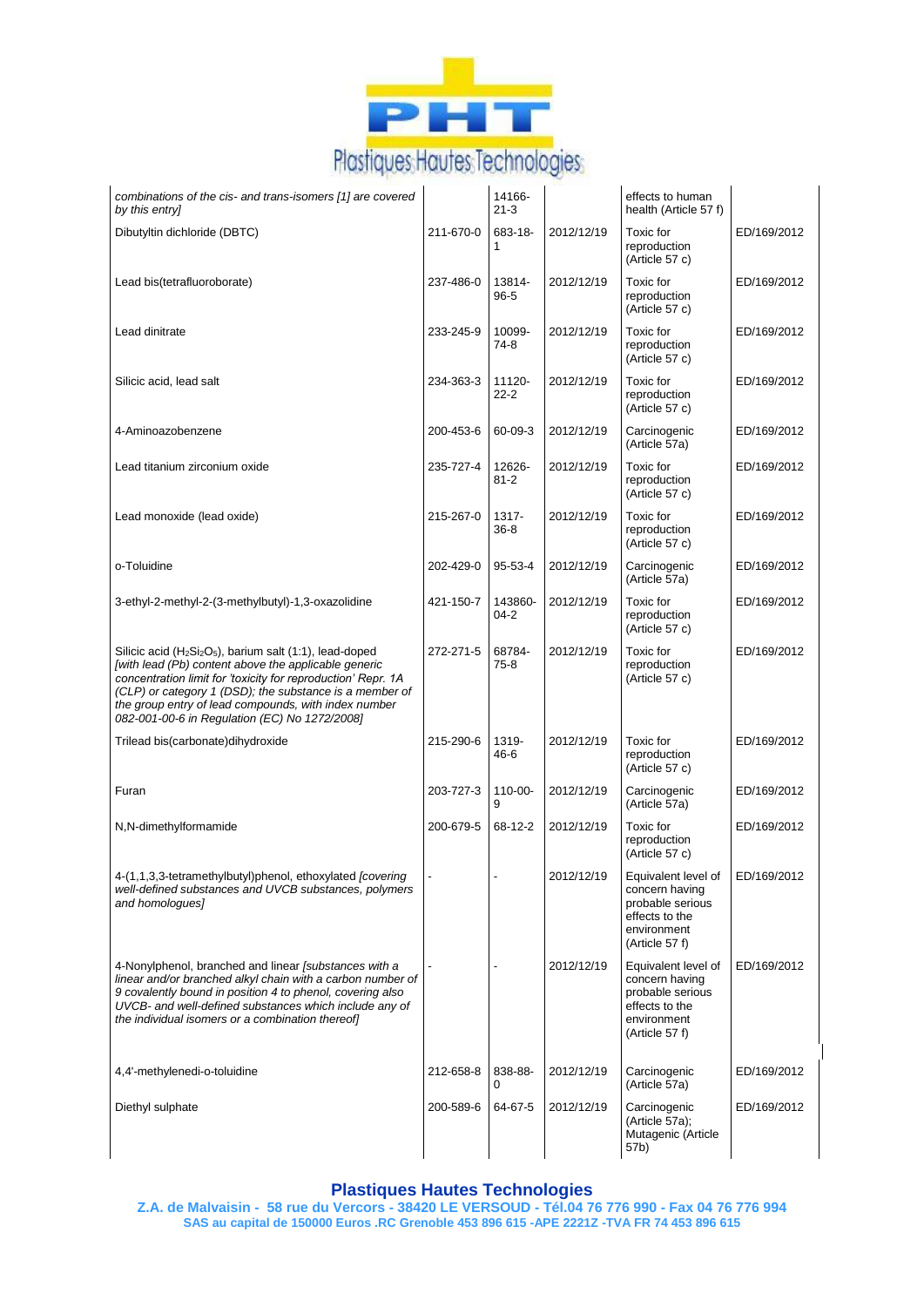

| Dimethyl sulphate                                                 | 201-058-1 | 77-78-1            | 2012/12/19 | Carcinogenic<br>(Article 57a)                                | ED/169/2012 |
|-------------------------------------------------------------------|-----------|--------------------|------------|--------------------------------------------------------------|-------------|
| Lead oxide sulfate                                                | 234-853-7 | 12036-<br>76-9     | 2012/12/19 | <b>Toxic</b> for<br>reproduction<br>(Article 57 c)           | ED/169/2012 |
| Lead titanium trioxide                                            | 235-038-9 | 12060-<br>$00-3$   | 2012/12/19 | Toxic for<br>reproduction<br>(Article 57 c)                  | ED/169/2012 |
| Acetic acid, lead salt, basic                                     | 257-175-3 | 51404-<br>69-4     | 2012/12/19 | Toxic for<br>reproduction<br>(Article 57 c)                  | ED/169/2012 |
| [Phthalato(2-)]dioxotrilead                                       | 273-688-5 | 69011-<br>$06-9$   | 2012/12/19 | <b>Toxic</b> for<br>reproduction<br>(Article 57 c)           | ED/169/2012 |
| Bis(pentabromophenyl) ether (decabromodiphenyl ether;<br>DecaBDE) | 214-604-9 | 1163-<br>$19 - 5$  | 2012/12/19 | PBT (Article 57 d);<br>vPvB (Article 57 e)                   | ED/169/2012 |
| N-methylacetamide                                                 | 201-182-6 | 79-16-3            | 2012/12/19 | Toxic for<br>reproduction<br>(Article 57 c)                  | ED/169/2012 |
| Dinoseb (6-sec-butyl-2,4-dinitrophenol)                           | 201-861-7 | 88-85-7            | 2012/12/19 | Toxic for<br>reproduction<br>(Article 57 c)                  | ED/169/2012 |
| 1,2-Diethoxyethane                                                | 211-076-1 | 629-14-<br>1       | 2012/12/19 | <b>Toxic</b> for<br>reproduction<br>(Article 57 c)           | ED/169/2012 |
| Tetralead trioxide sulphate                                       | 235-380-9 | 12202-<br>$17 - 4$ | 2012/12/19 | Toxic for<br>reproduction<br>(Article 57 c)                  | ED/169/2012 |
| N-pentyl-isopentylphthalate                                       |           | 776297-<br>69-9    | 2012/12/19 | <b>Toxic</b> for<br>reproduction<br>(Article 57 c)           | ED/169/2012 |
| Dioxobis(stearato)trilead                                         | 235-702-8 | 12578-<br>$12 - 0$ | 2012/12/19 | Toxic for<br>reproduction<br>(Article 57 c)                  | ED/169/2012 |
| Tetraethyllead                                                    | 201-075-4 | 78-00-2            | 2012/12/19 | Toxic for<br>reproduction<br>(Article 57 c)                  | ED/169/2012 |
| Pentalead tetraoxide sulphate                                     | 235-067-7 | 12065-<br>$90 - 6$ | 2012/12/19 | <b>Toxic</b> for<br>reproduction<br>(Article 57 c)           | ED/169/2012 |
| Pentacosafluorotridecanoic acid                                   | 276-745-2 | 72629-<br>$94 - 8$ | 2012/12/19 | vPvB (Article 57 e)                                          | ED/169/2012 |
| Tricosafluorododecanoic acid                                      | 206-203-2 | 307-55-            | 2012/12/19 | vPvB (Article 57 e)                                          | ED/169/2012 |
| Heptacosafluorotetradecanoic acid                                 | 206-803-4 | 376-06-            | 2012/12/19 | vPvB (Article 57 e)                                          | ED/169/2012 |
| 1-bromopropane (n-propyl bromide)                                 | 203-445-0 | 106-94-<br>5       | 2012/12/19 | Toxic for<br>reproduction<br>(Article 57 c)                  | ED/169/2012 |
| Methoxyacetic acid                                                | 210-894-6 | 625-45-<br>6       | 2012/12/19 | Toxic for<br>reproduction<br>(Article 57 c)                  | ED/169/2012 |
| 4-methyl-m-phenylenediamine (toluene-2,4-diamine)                 | 202-453-1 | 95-80-7            | 2012/12/19 | Carcinogenic<br>(Article 57a)                                | ED/169/2012 |
| Methyloxirane (Propylene oxide)                                   | 200-879-2 | 75-56-9            | 2012/12/19 | Carcinogenic<br>(Article 57a);<br>Mutagenic (Article<br>57b) | ED/169/2012 |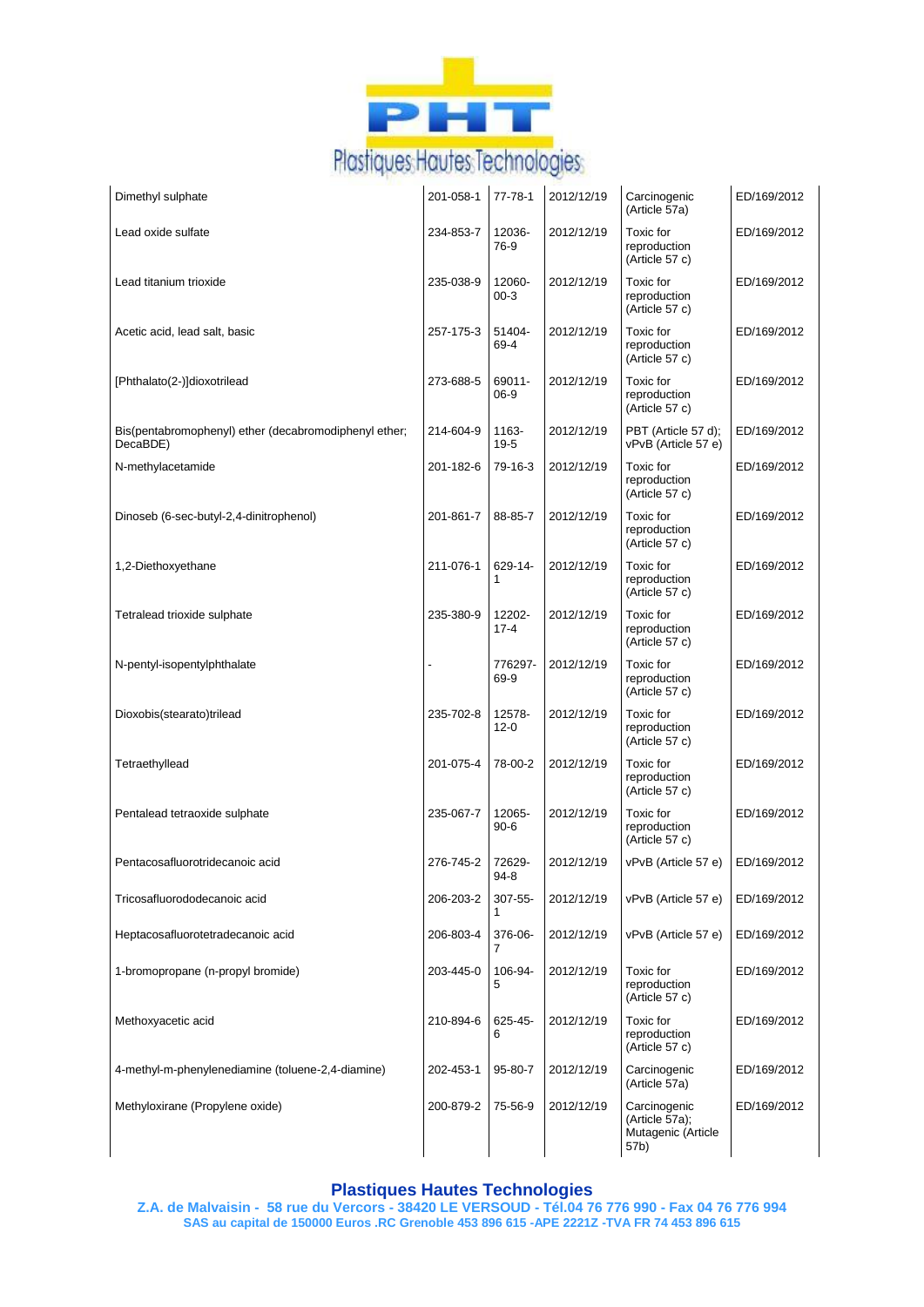

| Trilead dioxide phosphonate                                         | 235-252-2 | $12141 -$<br>$20 - 7$ | 2012/12/19 | Toxic for<br>reproduction<br>(Article 57 c)                                                            | ED/169/2012 |
|---------------------------------------------------------------------|-----------|-----------------------|------------|--------------------------------------------------------------------------------------------------------|-------------|
| o-aminoazotoluene                                                   | 202-591-2 | 97-56-3               | 2012/12/19 | Carcinogenic<br>(Article 57a)                                                                          | ED/169/2012 |
| 1,2-Benzenedicarboxylic acid, dipentylester, branched and<br>linear | 284-032-2 | 84777-<br>$06-0$      | 2012/12/19 | Toxic for<br>reproduction<br>(Article 57 c)                                                            | ED/169/2012 |
| 4,4'-oxydianiline and its salts                                     | 202-977-0 | 101-80-<br>4          | 2012/12/19 | Carcinogenic<br>(Article 57a);<br>Mutagenic (Article<br>57b)                                           | ED/169/2012 |
| Orange lead (lead tetroxide)                                        | 215-235-6 | 1314-<br>$41 - 6$     | 2012/12/19 | Toxic for<br>reproduction<br>(Article 57 c)                                                            | ED/169/2012 |
| Biphenyl-4-ylamine                                                  | 202-177-1 | $92 - 67 - 1$         | 2012/12/19 | Carcinogenic<br>(Article 57a)                                                                          | ED/169/2012 |
| Diisopentylphthalate                                                | 210-088-4 | 605-50-<br>5          | 2012/12/19 | Toxic for<br>reproduction<br>(Article 57 c)                                                            | ED/169/2012 |
| Fatty acids, C16-18, lead salts                                     | 292-966-7 | 91031-<br>$62 - 8$    | 2012/12/19 | Toxic for<br>reproduction<br>(Article 57 c)                                                            | ED/169/2012 |
| Diazene-1,2-dicarboxamide (C,C'-azodi(formamide))                   | 204-650-8 | 123-77-<br>3          | 2012/12/19 | Equivalent level of<br>concern having<br>probable serious<br>effects to human<br>health (Article 57 f) | ED/169/2012 |
| Sulfurous acid, lead salt, dibasic                                  | 263-467-1 | 62229-<br>$08 - 7$    | 2012/12/19 | Toxic for<br>reproduction<br>(Article 57 c)                                                            | ED/169/2012 |
| Lead cyanamidate                                                    | 244-073-9 | 20837-<br>86-9        | 2012/12/19 | Toxic for<br>reproduction<br>(Article 57 c)                                                            | ED/169/2012 |

| <b>Substance Name</b>                                                                                                                                                                                                  | <b>EC Number</b> | <b>CAS</b><br><b>Number</b> | Date of<br><i>inclusion</i> | <b>Reason for</b><br>inclusion              | <b>Decision</b><br>number |
|------------------------------------------------------------------------------------------------------------------------------------------------------------------------------------------------------------------------|------------------|-----------------------------|-----------------------------|---------------------------------------------|---------------------------|
| $\alpha$ , $\alpha$ -Bis[4-(dimethylamino)phenyl]-4<br>(phenylamino)naphthalene-1-methanol (C.I. Solvent Blue<br>4) [with $\geq 0.1\%$ of Michler's ketone (EC No. 202-027-5) or<br>Michler's base (EC No. 202-959-2)] | 229-851-8        | 6786-<br>$83-0$             | 2012/06/18                  | Carcinogenic<br>(Article 57a)               | ED/87/2012                |
| N, N, N', N'-tetramethyl-4, 4'-methylenedianiline (Michler's<br>base)                                                                                                                                                  | 202-959-2        | $101 - 61 -$                | 2012/06/18                  | Carcinogenic<br>(Article 57a)               | ED/87/2012                |
| 1,3,5-tris[(2S and 2R)-2,3-epoxypropyl]-1,3,5-triazine-<br>$2,4,6-(1H,3H,5H)$ -trione ( $\beta$ -TGIC)                                                                                                                 | 423-400-0        | 59653-<br>74-6              | 2012/06/18                  | Mutagenic (Article<br>57b)                  | ED/87/2012                |
| Diboron trioxide                                                                                                                                                                                                       | 215-125-8        | 1303-<br>$86 - 2$           | 2012/06/18                  | Toxic for<br>reproduction<br>(Article 57 c) | ED/87/2012                |
| 1,2-bis(2-methoxyethoxy)ethane (TEGDME; triglyme)                                                                                                                                                                      | 203-977-3        | $112 - 49 -$                | 2012/06/18                  | Toxic for<br>reproduction<br>(Article 57 c) | ED/87/2012                |
| 4,4'-bis(dimethylamino)-4"-(methylamino)trityl alcohol<br>[with $\geq 0.1\%$ of Michler's ketone (EC No. 202-027-5) or<br>Michler's base (EC No. 202-959-2)]                                                           | 209-218-2        | $561 - 41 -$                | 2012/06/18                  | Carcinogenic<br>(Article 57a)               | ED/87/2012                |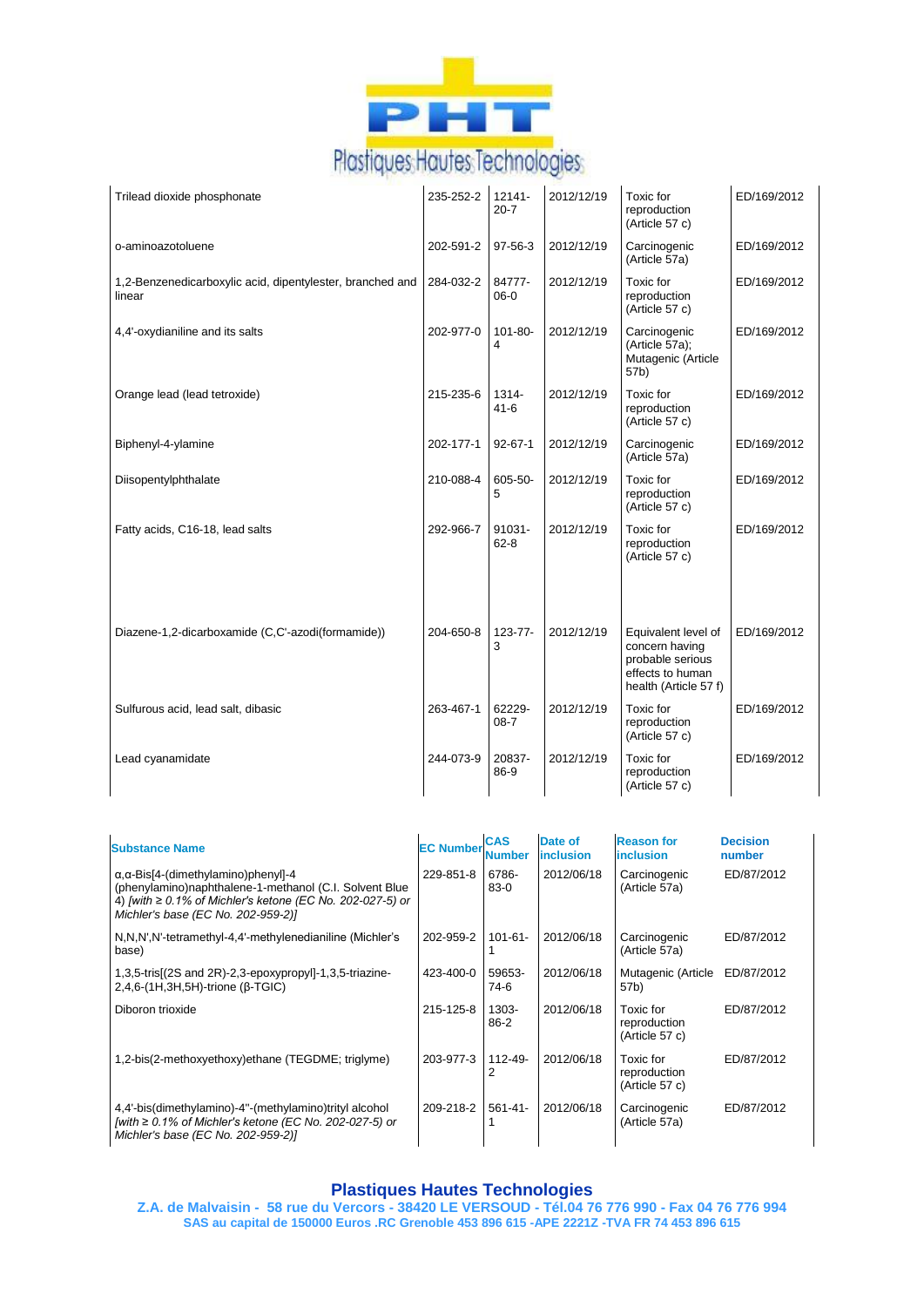

| Lead(II) bis(methanesulfonate)                                                                                                                                                                                                                    | 401-750-5 | 17570-<br>76-2    | 2012/06/18 | Toxic for<br>reproduction<br>(Article 57 c)                                                                             | ED/87/2012 |
|---------------------------------------------------------------------------------------------------------------------------------------------------------------------------------------------------------------------------------------------------|-----------|-------------------|------------|-------------------------------------------------------------------------------------------------------------------------|------------|
| Formamide                                                                                                                                                                                                                                         | 200-842-0 | 75-12-7           | 2012/06/18 | Toxic for<br>reproduction<br>(Article 57 c)                                                                             | ED/87/2012 |
| [4-[4,4'-bis(dimethylamino) benzhydrylidene]cyclohexa-<br>2,5-dien-1-ylidene]dimethylammonium chloride (C.I. Basic<br>Violet 3) [with $\geq 0.1\%$ of Michler's ketone (EC No. 202-<br>027-5) or Michler's base (EC No. 202-959-2)]               | 208-953-6 | 548-62-<br>9      | 2012/06/18 | Carcinogenic<br>(Article 57a)                                                                                           | ED/87/2012 |
| 1,2-dimethoxyethane; ethylene glycol dimethyl ether<br>(EGDME)                                                                                                                                                                                    | 203-794-9 | $110 - 71 -$<br>4 | 2012/06/18 | Toxic for<br>reproduction<br>(Article 57 c)                                                                             | ED/87/2012 |
| [4-[[4-anilino-1-naphthyl][4-<br>(dimethylamino)phenyl]methylene]cyclohexa-2,5-dien-1-<br>ylidene] dimethylammonium chloride (C.I. Basic Blue 26)<br>[with ≥ 0.1% of Michler's ketone (EC No. 202-027-5) or<br>Michler's base (EC No. 202-959-2)] | 219-943-6 | 2580-<br>56-5     | 2012/06/18 | Carcinogenic<br>(Article 57a)                                                                                           | ED/87/2012 |
| 1,3,5-Tris(oxiran-2-ylmethyl)-1,3,5-triazinane-2,4,6-trione<br>(TGIC)                                                                                                                                                                             | 219-514-3 | $2451 -$<br>62-9  | 2012/06/18 | Mutagenic (Article ED/87/2012<br>57b)                                                                                   |            |
| 4,4'-bis(dimethylamino)benzophenone (Michler's ketone)                                                                                                                                                                                            | 202-027-5 | $90 - 94 - 8$     | 2012/06/18 | Carcinogenic<br>(Article 57a)                                                                                           | ED/87/2012 |
| Bis(2-methoxyethyl) phthalate                                                                                                                                                                                                                     | 204-212-6 | 117-82-<br>8      | 2011/12/19 | Toxic for<br>reproduction<br>(article 57 c)                                                                             | ED/77/2011 |
| 4-(1,1,3,3-tetramethylbutyl)phenol                                                                                                                                                                                                                | 205-426-2 | 140-66-<br>9      | 2011/12/19 | Equivalent level of ED/77/2011<br>concern having<br>probable serious<br>effects to the<br>environment<br>(article 57 f) |            |
| Lead diazide, Lead azide                                                                                                                                                                                                                          | 236-542-1 | 13424-<br>46-9    | 2011/12/19 | Toxic for<br>reproduction<br>(article $57$ c),                                                                          | ED/77/2011 |
| Phenolphthalein                                                                                                                                                                                                                                   | 201-004-7 | 77-09-8           | 2011/12/19 | Carcinogenic<br>(article 57 a)                                                                                          | ED/77/2011 |
| Dichromium tris(chromate)                                                                                                                                                                                                                         | 246-356-2 | 24613-<br>89-6    | 2011/12/19 | Carcinogenic<br>(article 57 a)                                                                                          | ED/77/2011 |
| Lead styphnate                                                                                                                                                                                                                                    | 239-290-0 | 15245-<br>$44-0$  | 2011/12/19 | Toxic for<br>reproduction<br>(article 57 c)                                                                             | ED/77/2011 |
| 2,2'-dichloro-4,4'-methylenedianiline                                                                                                                                                                                                             | 202-918-9 | $101 - 14 -$<br>4 | 2011/12/19 | Carcinogenic<br>(article 57 a)                                                                                          | ED/77/2011 |

| Substance name                                   | EC No.    | CAS No.    | Date inclusion | Decision No. |
|--------------------------------------------------|-----------|------------|----------------|--------------|
|                                                  |           |            |                |              |
| Chromic acid.                                    | 231-801-5 | 7738-94-5  | 15.12.2010     | ED/95/2010   |
| Oligomers of chromic acid and dichromic<br>acid, |           |            |                |              |
| Dichromic acid                                   | 236-881-5 | 13530-68-2 |                |              |
| Chromium trioxide                                | 215-607-8 | 1333-82-0  | 15.12.2010     | ED/95/2010   |
| 2-Ethoxyethanol                                  | 203-804-1 | 110-80-5   | 15.12.2010     | ED/95/2010   |
| 2-Methoxyethanol                                 | 203-713-7 | 109-86-4   | 15.12.2010     | ED/95/2010   |
| Cobalt(II) diacetate                             | 200-755-8 | 71-48-7    | 15.12.2010     | ED/95/2010   |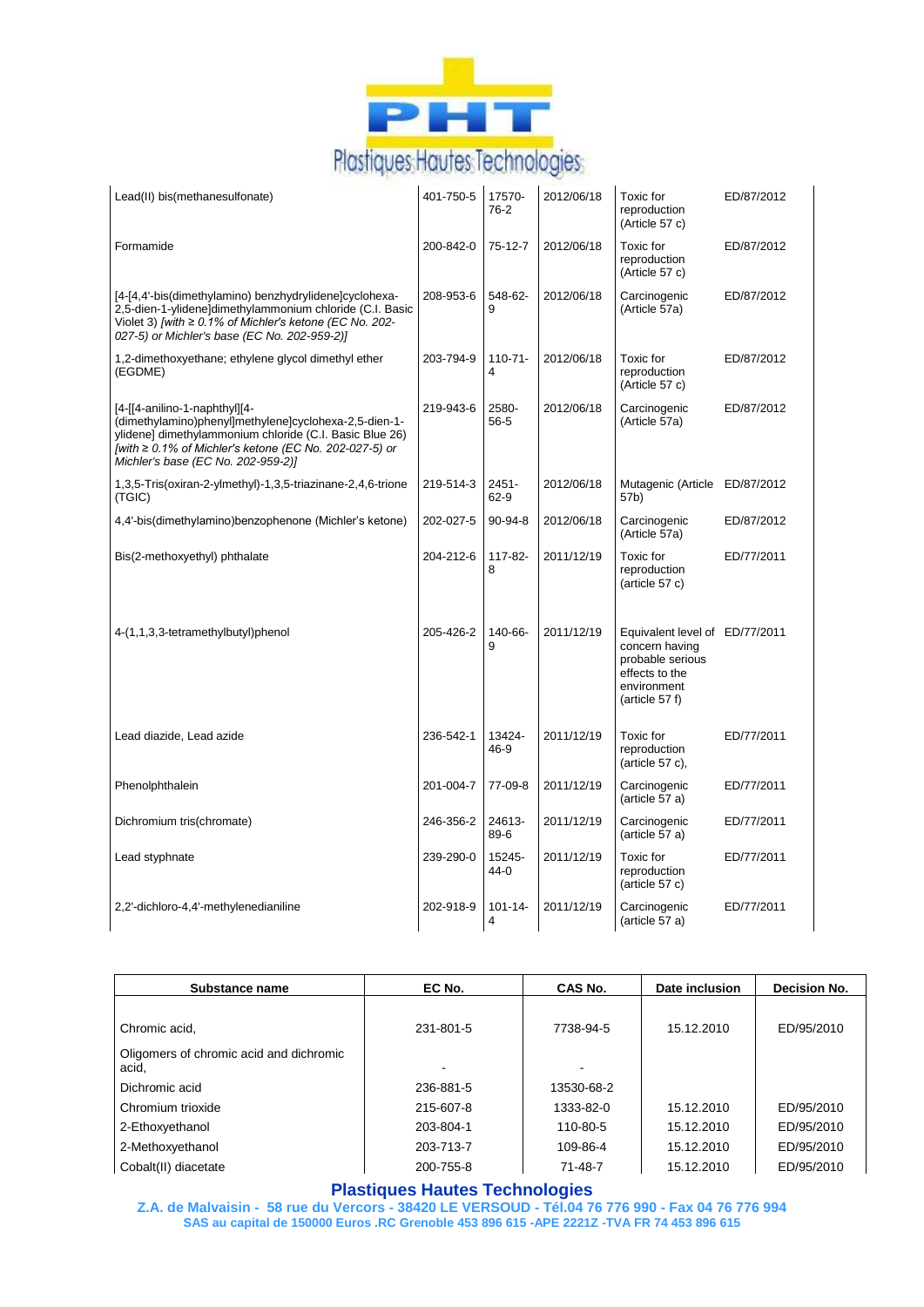

| Cobalt(II) carbonate                                                                                                                                                                                                                                                        | 208-169-4             | 513-79-1                                                | 15.12.2010 | ED/95/2010 |
|-----------------------------------------------------------------------------------------------------------------------------------------------------------------------------------------------------------------------------------------------------------------------------|-----------------------|---------------------------------------------------------|------------|------------|
| Cobalt(II) dinitrate                                                                                                                                                                                                                                                        | 233-402-1             | 10141-05-6                                              | 15.12.2010 | ED/95/2010 |
| Cobalt(II) sulphate                                                                                                                                                                                                                                                         | 233-334-2             | 10124-43-3                                              | 15.12.2010 | ED/95/2010 |
|                                                                                                                                                                                                                                                                             |                       |                                                         |            |            |
| Sodium chromate                                                                                                                                                                                                                                                             | 231-889-5             | 03/11/75                                                | 18.06.2010 | ED/30/2010 |
| Potassium chromate                                                                                                                                                                                                                                                          | 232-140-5             | 7789-00-6                                               | 18.06.2010 | ED/30/2010 |
| Ammonium dichromate                                                                                                                                                                                                                                                         | 232-143-1             | 05/09/89                                                | 18.06.2010 | ED/30/2010 |
| Potassium dichromate                                                                                                                                                                                                                                                        | 231-906-6             | 7778-50-9                                               | 18.06.2010 | ED/30/2010 |
| Tetraboron disodium heptaoxide, hydrate                                                                                                                                                                                                                                     | 235-541-3             | 12267-73-1                                              | 18.06.2010 | ED/30/2010 |
| Disodium tetraborate, anhydrous                                                                                                                                                                                                                                             | 215-540-4             | 1303-96-4/1330-<br>43-4/12179-04-3                      | 18.06.2010 | ED/30/2010 |
| Boric acid                                                                                                                                                                                                                                                                  | 233-139-2 / 234-343-4 | 10043-35-3/<br>11113-50-1                               | 18.06.2010 | ED/30/2010 |
| Trichloroethylene                                                                                                                                                                                                                                                           | 201-167-4             | 79-01-6                                                 | 18.06.2010 | ED/30/2010 |
|                                                                                                                                                                                                                                                                             |                       |                                                         |            |            |
| Acrylamide                                                                                                                                                                                                                                                                  | 201-173-7             | 79-06-1                                                 | 30.03.2010 | ED/68/2009 |
| Zirconia Aluminosilicate Refractory<br><b>Ceramic Fibres</b><br>are fibres covered by index number 650-                                                                                                                                                                     |                       | <b>Extracted from</b><br>Index no. 650-017-<br>$00 - 8$ | 13.01.2010 | ED/68/2009 |
| 017-00-8 in Annex VI, part 3, table 3.2 of<br>Regulation (EC) No 1272/2008 of the<br>European Parliament and of the Council of<br>16 December 2008 on classification,<br>labelling and packaging of substances and<br>mixtures, and fulfil the two following<br>conditions: |                       |                                                         |            |            |
| a) Al2O3, SiO2 and ZrO2 are present<br>within the following concentration ranges:                                                                                                                                                                                           |                       |                                                         |            |            |
| Al2O3: 35 - 36 % w/w, and                                                                                                                                                                                                                                                   |                       |                                                         |            |            |
| SiO2: $47.5 - 50$ % w/w, and                                                                                                                                                                                                                                                |                       |                                                         |            |            |
| ZrO2: 15 - 17 % w/w,                                                                                                                                                                                                                                                        |                       |                                                         |            |            |
| b) fibres have a length weighted geometric<br>mean diameter less two standard<br>geometric errors of 6 or less micrometres<br>$(\mu m)$ .                                                                                                                                   |                       |                                                         |            |            |
| Tris(2-chloroethyl)phosphate                                                                                                                                                                                                                                                | 204-118-5             | 115-96-8                                                | 13.01.2010 | ED/68/2009 |
| Pitch, coal tar, high temp.                                                                                                                                                                                                                                                 | 266-028-2             | 65996-93-2                                              | 13.01.2010 | ED/68/2009 |
| Lead sulfochromate yellow (C.I. Pigment<br>Yellow 34)                                                                                                                                                                                                                       | 215-693-7             | 1344-37-2                                               | 13.01.2010 | ED/68/2009 |
| Lead chromate molybdate sulphate red                                                                                                                                                                                                                                        |                       |                                                         |            |            |
| (C.I. Pigment Red 104)                                                                                                                                                                                                                                                      | 235-759-9             | 12656-85-8                                              | 13.01.2010 | ED/68/2009 |
| Lead chromate                                                                                                                                                                                                                                                               | 231-846-0             | 7758-97-6                                               | 13.01.2010 | ED/68/2009 |
| Diisobutyl phthalate                                                                                                                                                                                                                                                        | 201-553-2             | 84-69-5                                                 | 13.01.2010 | ED/68/2009 |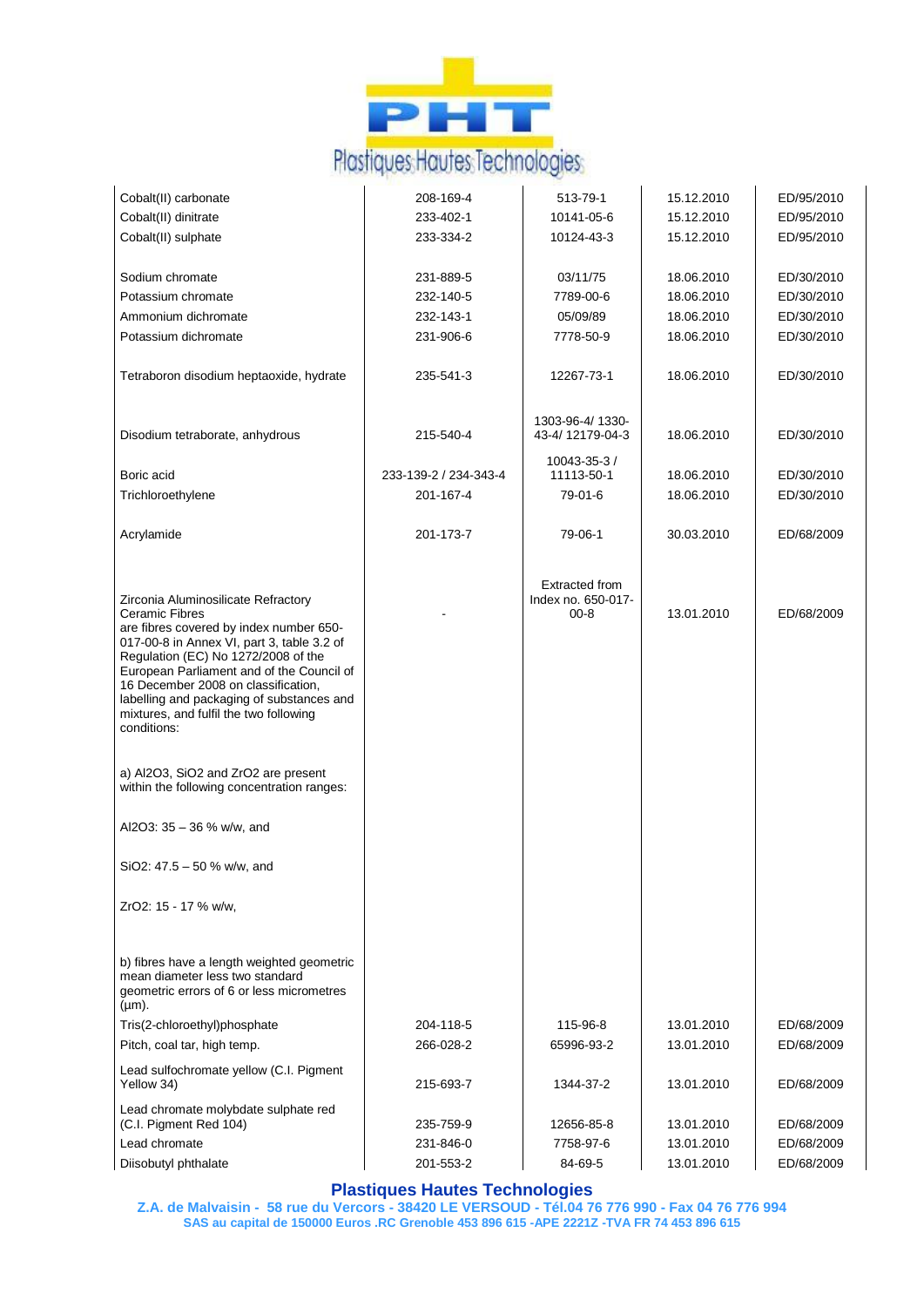

| Anthracene oil, anthracene paste, distn.<br>lights                                                                                                                                                                                                                                                                     | 295-278-5                  | 91995-17-4                                           | 13.01.2010 | ED/68/2009 |
|------------------------------------------------------------------------------------------------------------------------------------------------------------------------------------------------------------------------------------------------------------------------------------------------------------------------|----------------------------|------------------------------------------------------|------------|------------|
| Anthracene oil, anthracene paste,<br>anthracene fraction                                                                                                                                                                                                                                                               | 295-275-9                  | 91995-15-2                                           | 13.01.2010 | ED/68/2009 |
| Anthracene oil, anthracene paste                                                                                                                                                                                                                                                                                       | 292-603-2                  | 90640-81-6                                           | 13.01.2010 | ED/68/2009 |
| Anthracene oil, anthracene-low                                                                                                                                                                                                                                                                                         | 292-604-8                  | 90640-82-7                                           | 13.01.2010 | ED/68/2009 |
| Anthracene oil                                                                                                                                                                                                                                                                                                         | 292-602-7                  | 90640-80-5                                           | 13.01.2010 | ED/68/2009 |
|                                                                                                                                                                                                                                                                                                                        |                            |                                                      |            |            |
| Aluminosilicate Refractory Ceramic Fibres                                                                                                                                                                                                                                                                              |                            | <b>Extracted from</b><br>Index no.: 650-<br>017-00-8 | 13.01.2010 | ED/68/2009 |
| are fibres covered by index number 650-<br>017-00-8 in Annex VI, part 3, table 3.2 of<br>Regulation (EC) No 1272/2008 of the<br>European Parliament and of the Council of<br>16 December 2008 on classification,<br>labelling and packaging of substances and<br>mixtures, and fulfil the two following<br>conditions: |                            |                                                      |            |            |
| a) Al2O3 and SiO2 are present within the<br>following concentration ranges:                                                                                                                                                                                                                                            |                            |                                                      |            |            |
| Al2O3: 43.5 - 47 % w/w, and SiO2: 49.5 -<br>53.5 % w/w,                                                                                                                                                                                                                                                                |                            |                                                      |            |            |
| or                                                                                                                                                                                                                                                                                                                     |                            |                                                      |            |            |
| Al2O3: 45.5 - 50.5 % w/w, and SiO2: 48.5<br>$-54$ % w/w,                                                                                                                                                                                                                                                               |                            |                                                      |            |            |
| b) fibres have a length weighted geometric<br>mean diameter less two standard<br>geometric errors of 6 or less micrometres<br>$(\mu m)$ .                                                                                                                                                                              |                            |                                                      |            |            |
| 2,4-Dinitrotoluene                                                                                                                                                                                                                                                                                                     | 204-450-0                  | 121-14-2                                             | 13.01.2010 | ED/68/2009 |
| Triethyl arsenate                                                                                                                                                                                                                                                                                                      | 427-700-2                  | 15606-95-8                                           | 28.10.2008 | ED/67/2008 |
| Sodium dichromate                                                                                                                                                                                                                                                                                                      | 234-190-3                  | 7789-12-0/10588-<br>$01 - 9$                         | 28.10.2008 | ED/67/2008 |
| Lead hydrogen arsenate                                                                                                                                                                                                                                                                                                 | 232-064-2                  | 7784-40-9                                            | 28.10.2008 | ED/67/2008 |
|                                                                                                                                                                                                                                                                                                                        |                            |                                                      |            |            |
| Hexabromocyclododecane (HBCDD) and<br>all major diastereoisomers identified:                                                                                                                                                                                                                                           | 247-148-4 and<br>221-695-9 | 25637-99-4<br>3194-55-6                              | 28.10.2008 | ED/67/2008 |
| Alpha-hexabromocyclododecane                                                                                                                                                                                                                                                                                           |                            | $(134237 - 50 - 6)$                                  |            |            |
| Beta-hexabromocyclododecane                                                                                                                                                                                                                                                                                            |                            | $(134237 - 51 - 7)$                                  |            |            |
| Gamma-hexabromocyclododecane                                                                                                                                                                                                                                                                                           |                            | $(134237 - 52 - 8)$                                  |            |            |
|                                                                                                                                                                                                                                                                                                                        |                            |                                                      |            |            |